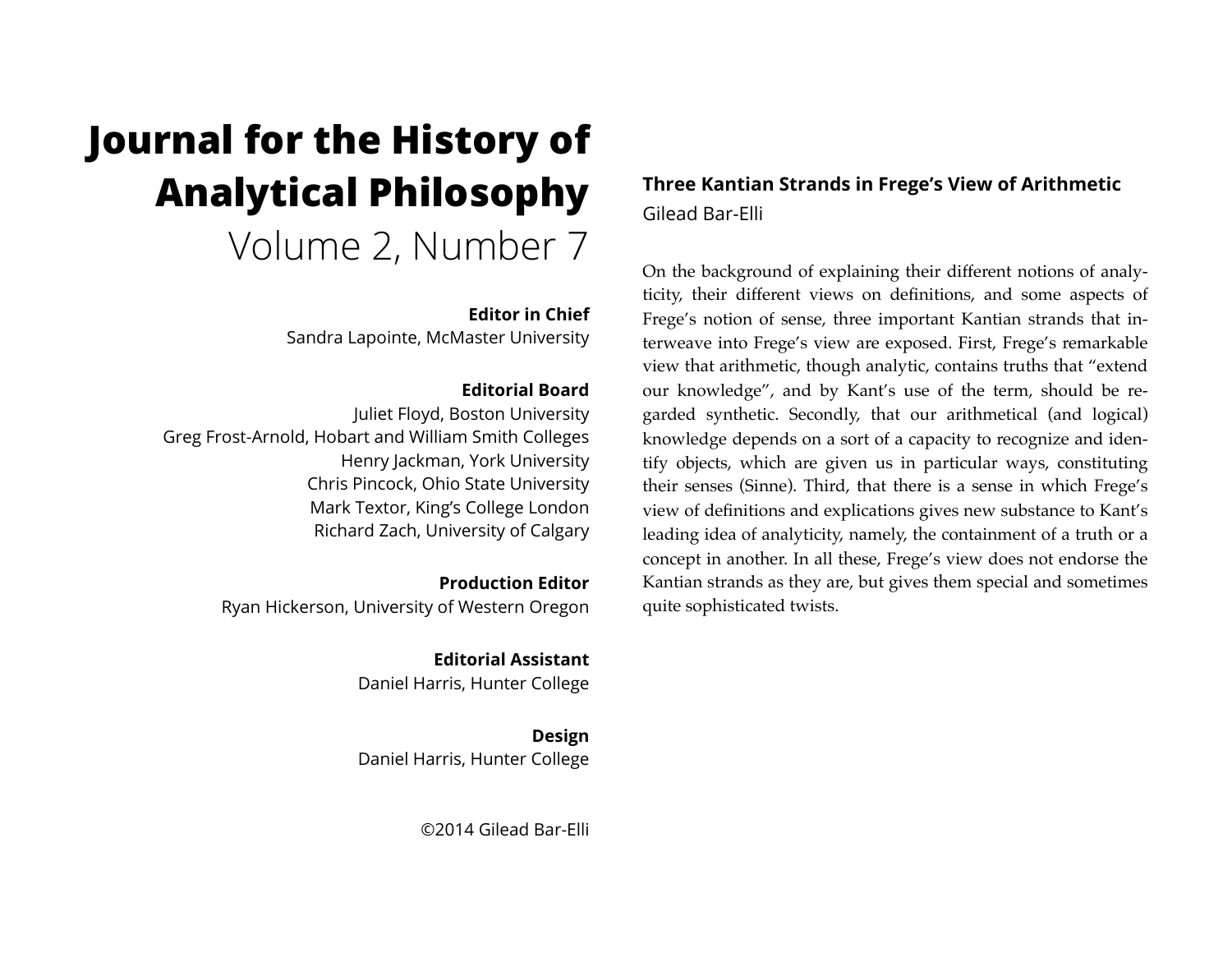# **Three Kantian Strands in Frege's View of Arithmetic**

# Gilead Bar-Elli

One problem confronting the idea that arithmetic contains genuine knowledge is its analyticity: if arithmetic is, as Frege famously proclaimed, analytic,<sup>1</sup> doesn't this mean—as Kant and many of the positivists thought—that it does not express genuine objective knowledge?[2](#page-14-1) Frege's answer, as we shall see, is No. His position here is quite remarkable in holding both that arithmetic is analytic and that it contains genuine objective knowledge and "extends our knowledge". In the course of elaborating this I shall indicate the difference between Kant's and Frege's notions of analyticity, yet try to elucidate three Kantian strands<sup>[3](#page-14-2)</sup> in Frege's view:

- 1.Arithmetic, though analytic, extends our knowledge, and in Kant's sense of the term is synthetic.
- 2.Arithmetical (and logical) knowledge depends on our capacity to recognize objects.
- 3.The reduction of arithmetic to logic (via appropriate definitions) displays a version of Kant's leading idea of analyticity—the idea of conceptual containment.

On the relationships between Kant's and Frege's views on mathematics, there is a standard story going somewhat like this: Frege was a Kantian on Geometry, accepting Kant's view that geometry

is synthetic a priori, but rejected Kant's view that arithmetic is synthetic, and argued, or even proved, that arithmetic is analytic.<sup>4</sup>

There are some misleading points in this formulation. Frege's view of arithmetic would amount to rejecting Kant's if they were using "analytic" and "synthetic" in the same way. But they were *not*. First, though the point has been debated in Kant's scholarship, most commentators concede that for Kant, analyticity is a property of the *content* of a proposition (or a judgment), namely, that its subject (-concept) contains its predicate (-concept)<sup>5</sup>; for Frege, it concerns its *justifiability*, namely, whether it can be justified on the basis of logic and definitions alone (more on this in the sequel). Though there is obviously a connection between the two, there are also important differences. And secondly, Kant's notion, besides being too restrictive in applying only to subject-predicate propositions, is notoriously hazy and unclear, as the relevant notions of subject, predicate and containment are, in contrast to Frege's wider and much more precise one. In fact, at least in Frege's eyes, the differences are so significant that, as we shall see in the sequel, Frege explicitly says in *The Foundations of Arithmetic* (FA) that by Kant's notions of analytic and synthetic, arithmetic should be deemed synthetic!

Likewise, whether or not arithmetic is justifiable on the basis of logic and definitions depends on the nature and scope of logic and on those of the acceptable definitions**.** Evidently, Frege's and Kant's ideas on these differ substantially. Many scholars argued that the differences in their views of logic are so vast and basic that a serious debate on the nature of arithmetic and its reducibility to logic is unintelligible. Others contested this view and argued that the great differences in their views on logic notwithstanding, there still is a shared basic core of their conceptions of the essence of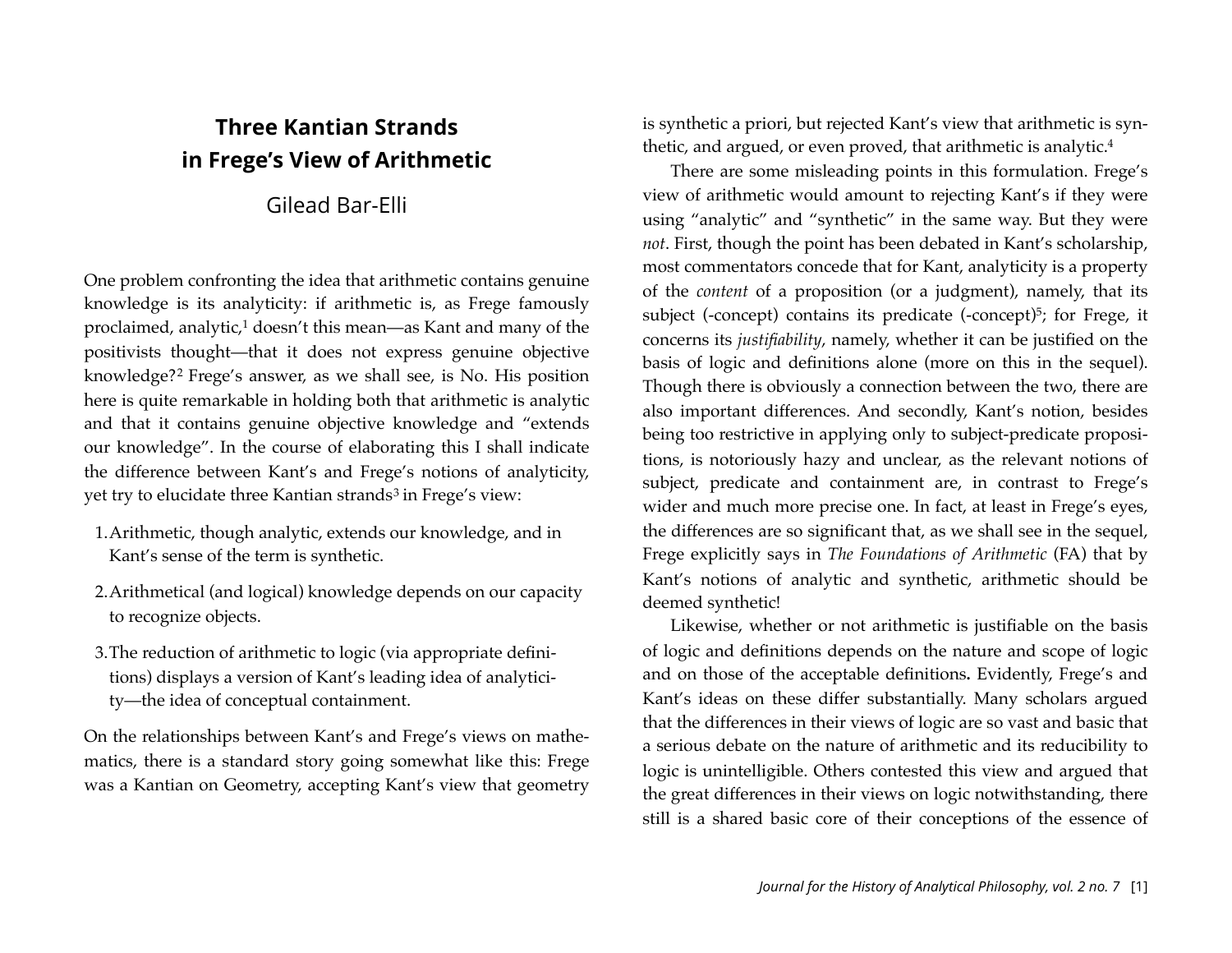logic, which makes a serious debate here possible—both on the scope of logic and on the nature of arithmetic and the logicistic thesis.[6](#page-15-1)

I shall leave aside here the nature of logic and the important differences in Kant's and Frege's views of logic and its scope, and claim that even assuming that Kant would, or should have accepted Frege's logic, there is much amiss in the standard story, and the above difference in their notions of analyticity (apriority etc.) is decisive. But yet, looked more deeply, **Frege's conception of arithmetic has important Kantian strands**,[7](#page-15-2) where a key to understanding this is to note some aspects of his notion of sense, which have been rather ignored or played down in the literature. I should emphasize that my main concern in this paper is with Frege's view, not Kant's. I shall therefore allow myself to remain quite general and imprecise about Kant. This, I hope, should not be too detrimental to my detecting general Kantian strands in Frege's view. On this background it may be interesting to examine various interpretations of these strands in Kant and their effect on the theses proposed here, but this would go beyond the scope of this paper.

#### **Sense and the Justification of Axioms**

The notion of sense is central in Frege's philosophy, even in his writings before he introduced his systematic terminological distinction between sense (*Sinn*) and reference (*Bedeutung*) in the early nineties. Sense is primarily "mode of being given" or "mode of presentation"—*Art des Gegebenseins*—in which something (an object, or function, including concepts) is given to us as the reference of a term.[8](#page-15-3) The phrase is, of course, Kantian. But the differences between them notwithstanding, it is not only the term but the general conception that things in the world are always given to us in particular ways (waiving for the moment the nature of these ways), which Frege inherited from Kant. Yet, he gave it a sort of a linguistic turn: A sense, for Frege, is a mode in which something (an object or a function) is being given to us, as this is expressed in the meaning of a linguistic expression referring to it. Hence, his conception of sense is heavily constrained by his elaborate theory of reference, on which it supervenes. Thus conceived, sense is yet an epistemic notion, where the cognitive value of statements lies.

All this has been much discussed.[9](#page-15-4) What has been less discussed is a certain aspect of the notion of sense—its being a *justificatory* one: it lies, as I argue, at the basis of the justificatory enterprise in *justifying the axioms*, or the basic truths of a domain. And this is vital for Frege's notion of analyticity and for appreciating his view that arithmetic, though extending our knowledge, is still analytic. The issues concerned revolve around three main claims: 1) The notions of analytic and a priori apply only to justifications of propositions. 2) Axioms (basic laws) of logic are analytic, and those of geometry—a priori. 3) Deductive derivation (from truths) is a basic and paradigmatic form of justification, but when it comes to the axioms, which are not derivable from other truths, justification can take other forms. All three raise serious problems and have been challenged. Though I cannot discuss them in detail here, let me expand on them a bit.

Though the point has been quite surprisingly ignored or played down in much of the secondary literature, Frege is clear, in introducing the notion of analyticity in §3 of *Foundations of Arithmetic* (FA), about its epistemic and justificatory nature.<sup>10</sup> A proposition is analytic, according to Frege, "if in carrying out this proc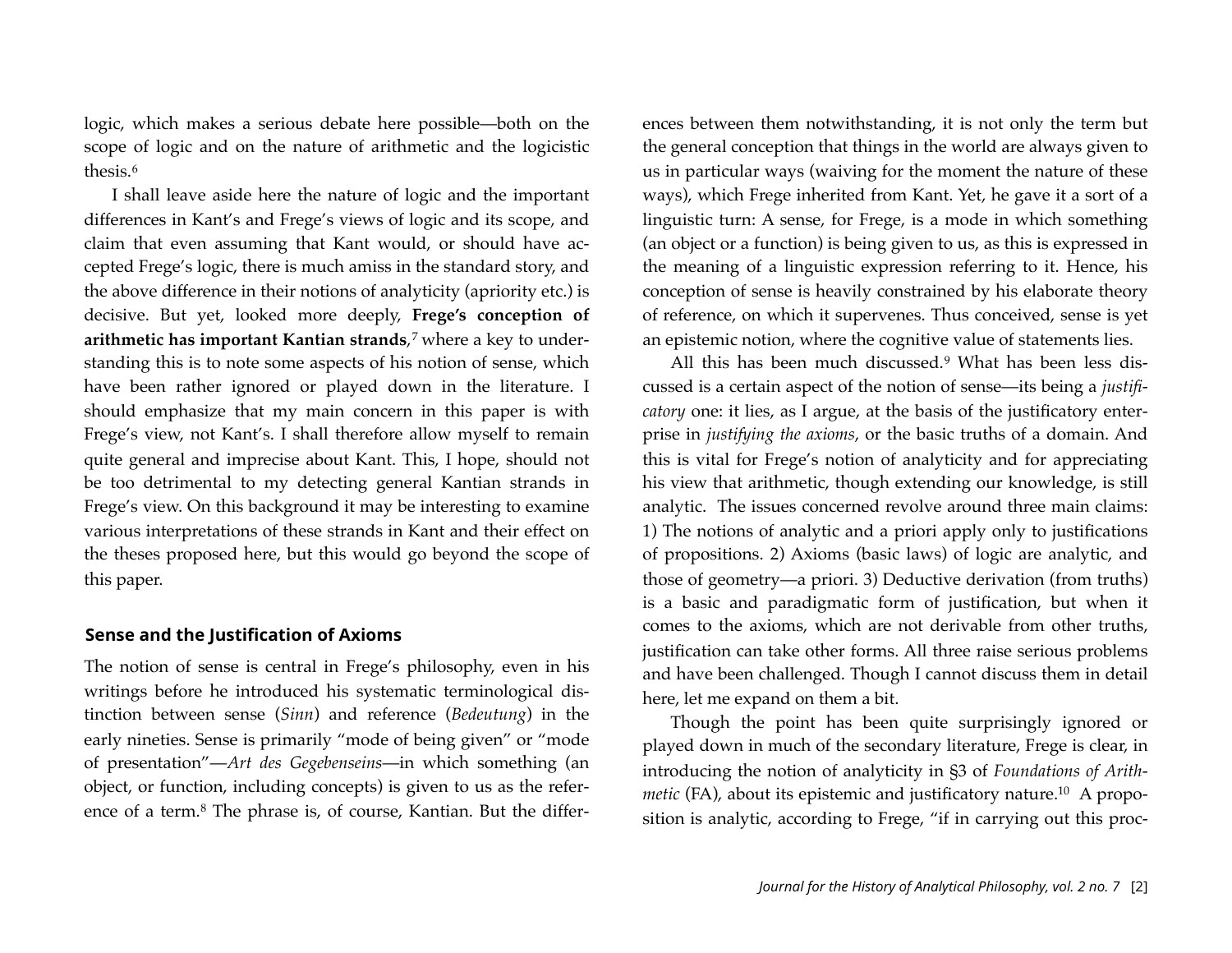ess [of finding a proof of it and following it up back to the primitive truths] we come only on general logical laws and on definitions" (FA, §3, p. 4). But this is not only implied by his "definition" of analyticity, but stated clearly as a governing principle:

"**When a proposition is called a posteriori or analytic in my sense […] it is a judgment about the ultimate ground upon which rests the justification** [*Berechtigung*] **for holding it to be true**" (FA, §3, p. 3).

He emphasizes that "**where there is no justification, the possibility of drawing the distinctions** [between analytic, synthetic, apriori and aposteriori] **vanishes**" (ibid.). As he adds in a note there, Frege (perhaps wrongly) believed this to be also Kant's view. Some scholars believe this was part of his deep epistemological motivation in detecting the "ultimate grounds of judgments", which was basically Kantian,<sup>[11](#page-15-6)</sup> or perhaps he wanted, at this early stage, to minimize the novelty of his approach and his departure from Kant, or he may have been simply wrong about Kant here.[12](#page-15-7) In any case, later on Frege was quite clear about the difference between his notions of analytic/synthetic and Kant's, to the point he could say in the conclusion of FA, §88 (in a passage to which we shall come back towards the end) that arithmetic "extends our knowledge" and is synthetic in Kant's sense of the term, though analytic in his—Frege's.

Even granting the reducibility of arithmetic to logic on the basis of some definitions (to which I shall come back shortly), for understanding the analyticity of arithmetic we still face a problem about the epistemic status of the axioms of logic:[13](#page-15-8) What is their justification? In light of the above principle, they must have one if they are to be regarded analytic in Frege's sense, which very few scholars seriously doubt[.14](#page-16-0)

Some people think the question is spurious because the axioms of logic are self-evident. However, besides the intrinsic problems of the notion, and even if we would, quite loosely, regard the selfevidence of a proposition as its justification, self-evidence in itself cannot be the end of the justificatory story. For the kind of justification relevant to analyticity we need to know in what way the axioms are self-evident. To appreciate the point one should note that the axioms of Euclidean geometry are presumably selfevident (as Frege himself thought)—they were considered for centuries the paradigm of self-evidence (definitely more so than the axioms of Frege's logic). Why then isn't this sufficient for rendering them, and whatever is logically derived from them, analytic? If being self-evident would suffice for the kind of justification Frege is alluding to, (Euclidean) geometry should be deemed analytic, according to Frege, just as arithmetic and logic. But Frege didn't think so—he thought that geometry, in spite of its axioms being self-evident, is not analytic. So, the presumed self-evidence of the axioms of logic cannot be the sole ground of their analyticity. It cannot exempt us from asking about the particular way in which they are self-evident, and the kind of justification they may have. Hence, the root of the difference between logic and geometry here must lie in the nature of the axioms and in the different ways in which those of geometry and of logic are self-evident or justifiable[.15](#page-16-1)

One could perhaps retort here that Frege simply defines analyticity in terms of reducibility to logic. Hence, the analyticity of the axioms of logic, unlike those of geometry, is not in question. But surely, calling a judgment analytic because it is provable from the axioms of logic is not an arbitrary terminological decision. These axioms must be justifiable in a particular way that gives a ration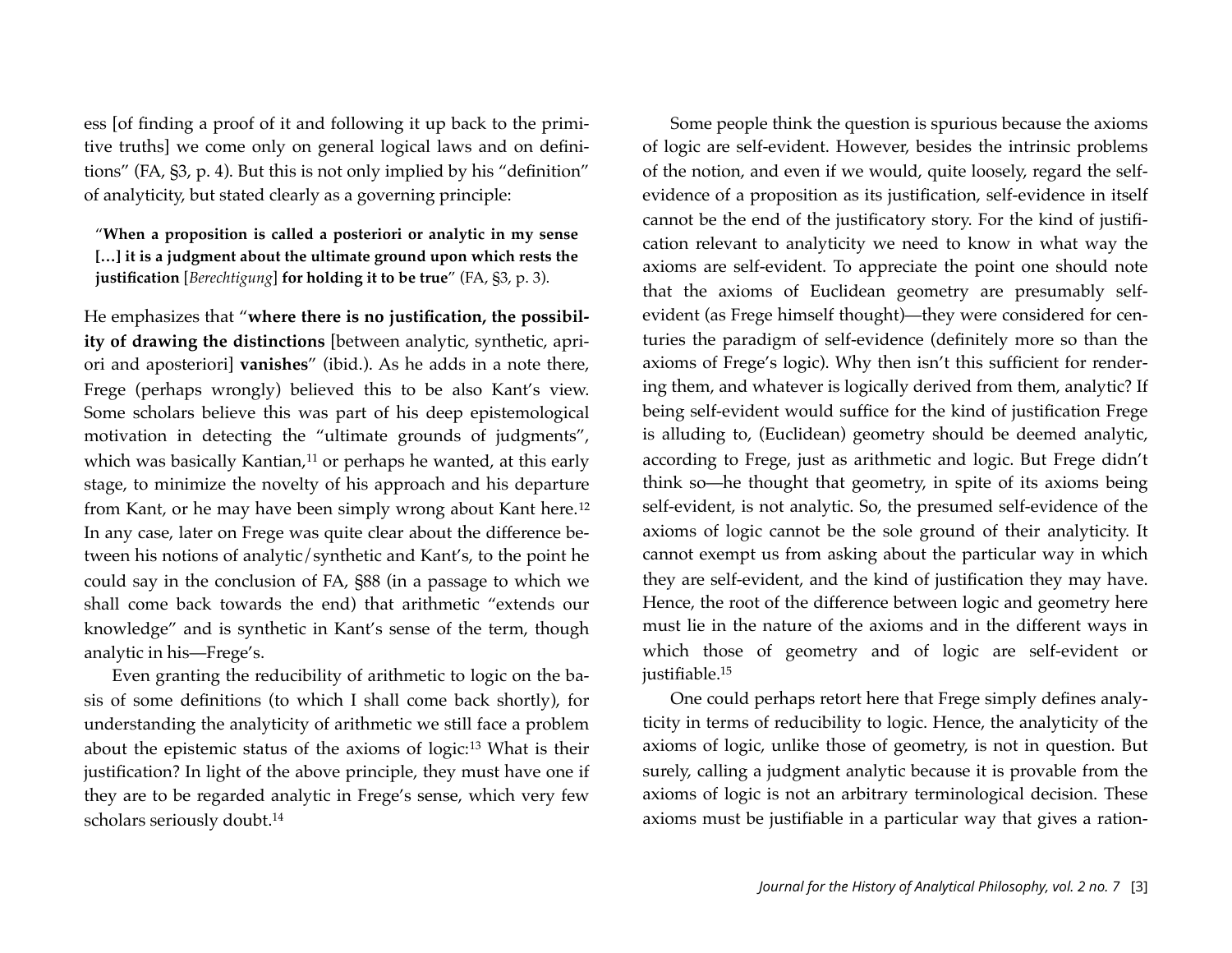ale for this decision. This is enhanced by the above principle of FA. We are back then with our question: How can the axioms (i.e. each of them) be justified?[16](#page-16-2)

There is an austere sense of justification, namely derivation in *Begriffsschrift*, in which they cannot. But justification, for Frege is wider than this austere sense. In several places Frege explicitly recognizes a notion of justification wider than the deductiveinferential one:

"Now the grounds which justify the recognition of a truth often reside in other truths which have already been recognized. But if there are any truths recognized by us at all, this cannot be the only form that justification takes. **There must be judgments whose justification rests on something else**, if they stand in need of justification at all. And this is where epistemology comes in" ("Logic", in *Posthumous Writings* (PW), 3).

This should apply also to the axioms, for there is an inherent connection in Frege between objectivity and justifiability: objective is what is justifiable, or plays a role in a justification.<sup>[17](#page-16-3)</sup> Hence, in order to secure the objectivity of a domain (like geometry) its axioms do need justification, and their justification is therefore of this wider, non-deductive kind. There are further reasons to believe that Frege did hold this view.

In "17 Key Sentences on Logic",[18](#page-17-0) article 13, Frege writes:

"We justify a judgment either by going back to truths that have been recognized already or **without having recourse to other judgments**. Only the first case, inference, is the concern of Logic" (PW, 176).

So here again, much like in the previous quote, Frege unquestionably recognized this other (i.e. non-deductive) kind of justification. In these passages Frege does not yet say what this other, noninferential way of justification is, though his talking of this other way as "epistemological" is an important hint. He did not yet have then the terminology for his notion of sense, and does not explicitly say that this other kind of justification has to do with the senses of the constituents in question. But later, in talking e.g. about geometry, equipped with his mature notion of sense, he gets much closer to explicitly expressing the connection between sense and the justification of the axioms. About (Eucledean) Geometry, it is often realized that Frege held a Kantian view, according to which geometry is synthetic a priori. What is less often realized is that for Frege (probably unlike Kant) this concerns only its justification. The syntheticity of geometry consists in the fact that its justifiability—the way the geometrical truths, basically the axioms, can be justified—requires intuition (*Ansschauung*), which is at least part of the way in which geometrical objects and concepts are given to us—their senses.

In a pivotal point of FA Frege considers the equivalence "The direction of *a* is the direction of *b* if and only if *a* is parallel to *b*"  $((D(a)=D(b) = a//b)$ . He rejects reading it as defining parallelism in terms of directions. And the reason he gives is that such a definition does not respect, as it should, the ways things are given to us: "Everything geometrical must be given originally in intuition" (FA, 75).

Likewise, and even more to the point, he talks in a similar vein about the axioms and says that the axioms are justified on the basis of the senses of their constituents—the ways their objects and concepts are given to us: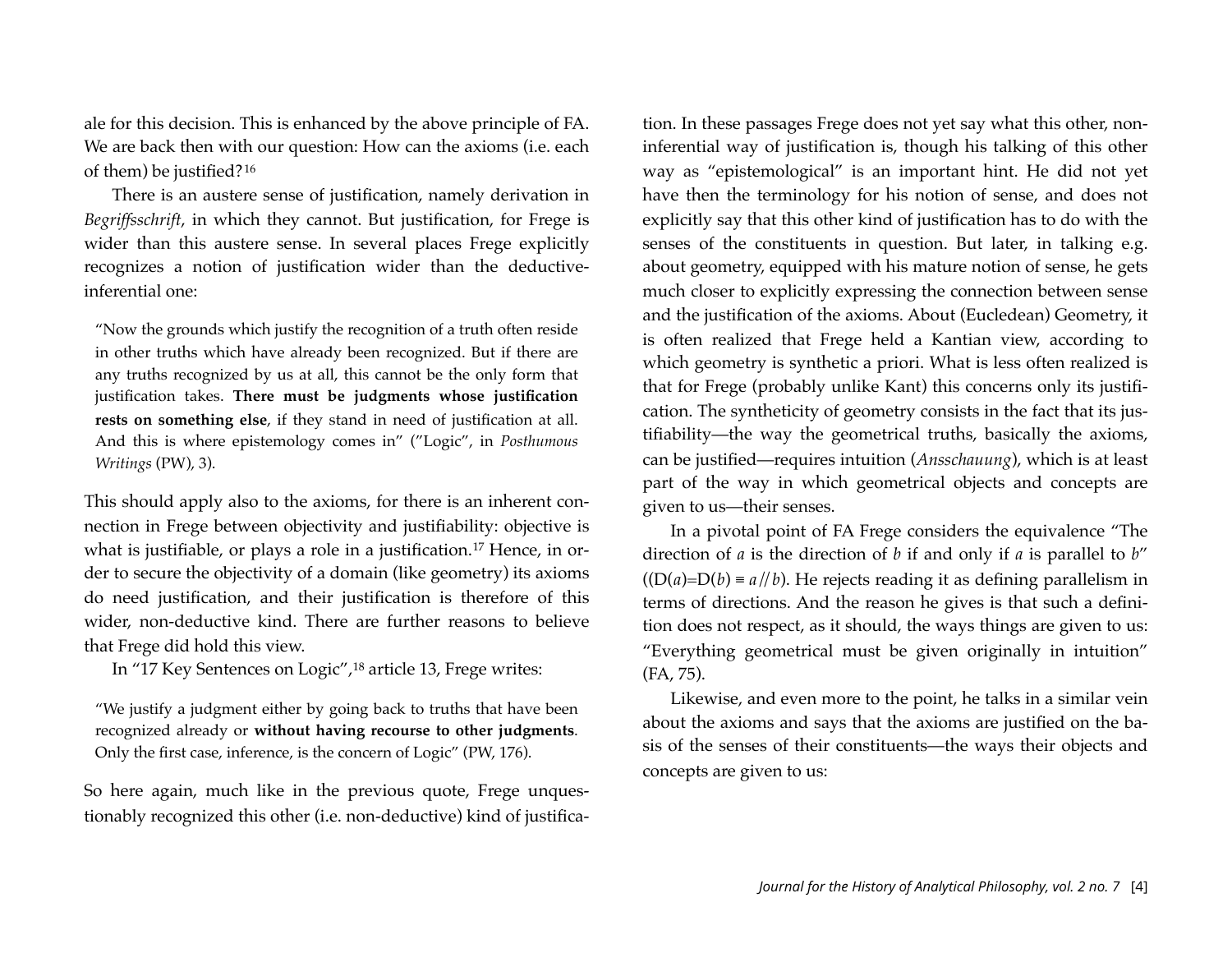"So long as I understand the words 'straight line', 'parallel' and 'intersects' as I do, I cannot but accept the parallels axiom…**Their sense (***Sinn***) is indissolubly bound up with the axiom of parallels**" ("Logic in Mathematics", PW, 247).

In "Foundations of Geometry I", CP 273/319-284/375, of 1903, after claiming that axioms, including those of logic, are certain without being provable, Frege says "**Here we shall not go into the question of what might justify our taking these axioms to be true**" (273). This seems to imply that he could go into this question, and there is something that can serve as such a justification. He doesn't say that there isn't, or that one could not go into the question, but only that he wouldn't do it on that occasion.

He then says that "In the case of geometrical [axioms], intuition is generally given as a source", and later: "Never may something be represented as a definition if it requires proof **or intuition**  to establish its truth" (275). Again, this clearly implies that there is something except proof that can justify or establish the truth of a thought. And the context of his polemics with Hilbert about regarding the axioms as "implicit definitions" suggests that he was thinking here primarily of axioms. Intuition and "basic facts of intuition" are repeatedly presented in the sequel as the source of the validity or justification of the geometrical axioms.

Towards the end of his late article "Compound Thoughts" [*Gedankegefuege*] Frege says: "for the truth of a logical law is immediately evident from itself, i.e., **from the sense (***Sinn***) of its expression**" (405). And in a piece he probably wrote in the last year of his life Frege wrote: "**From the geometrical source of knowledge flow** (*fliessen*) **the axioms of geometry**" (PW, 273). The axioms then "flow" from something; they have epistemic grounds or justification. And this, I suggest, is basically the ways the geometrical things they are about are given—the senses of their terms.

I therefore surmise that Frege thought that axioms, though unprovable, are justifiable by detecting the source of their knowledge. And, though he doesn't say so in these very words, a view about this other, non-deductive form of justification can be gathered from various scattered remarks of his, and is, any way, in conformity to basic lines of his thought. A sketch of its general outline can be put as follows: The justification of axioms, in geometry, as well as in logic, is given in terms of the senses of their constituents—the ways the things they are about are given to us. These ways are different in the two cases: in geometry they consist of special (spatial) intuition; in logic, they consist of basic features of our ability to think and reason. Calling the latter, and not the former, analytic is therefore well motivated. Grasping the sense of the constituents of an axiom is not the only way of justifying it and is not sufficient for such a justification. For first, such grasp may be incomplete and hazy. Secondly, the "network of implication relations" of the propositions concerned must also be taken into account (PW 205). There is of course a deep connection between the two, and yet one cannot expect even a complete grasp of a sense to cover all the pertinent implication relations in which it is embedded.

#### **The Ability to Recognize Objects**

The above means that an epistemic and justificatory notion of sense—a mode in which something is given to us as the reference of a term—is central to establishing the analyticity of logic, and hence—of arithmetic.<sup>[19](#page-17-1)</sup> This brings us to another important Kan-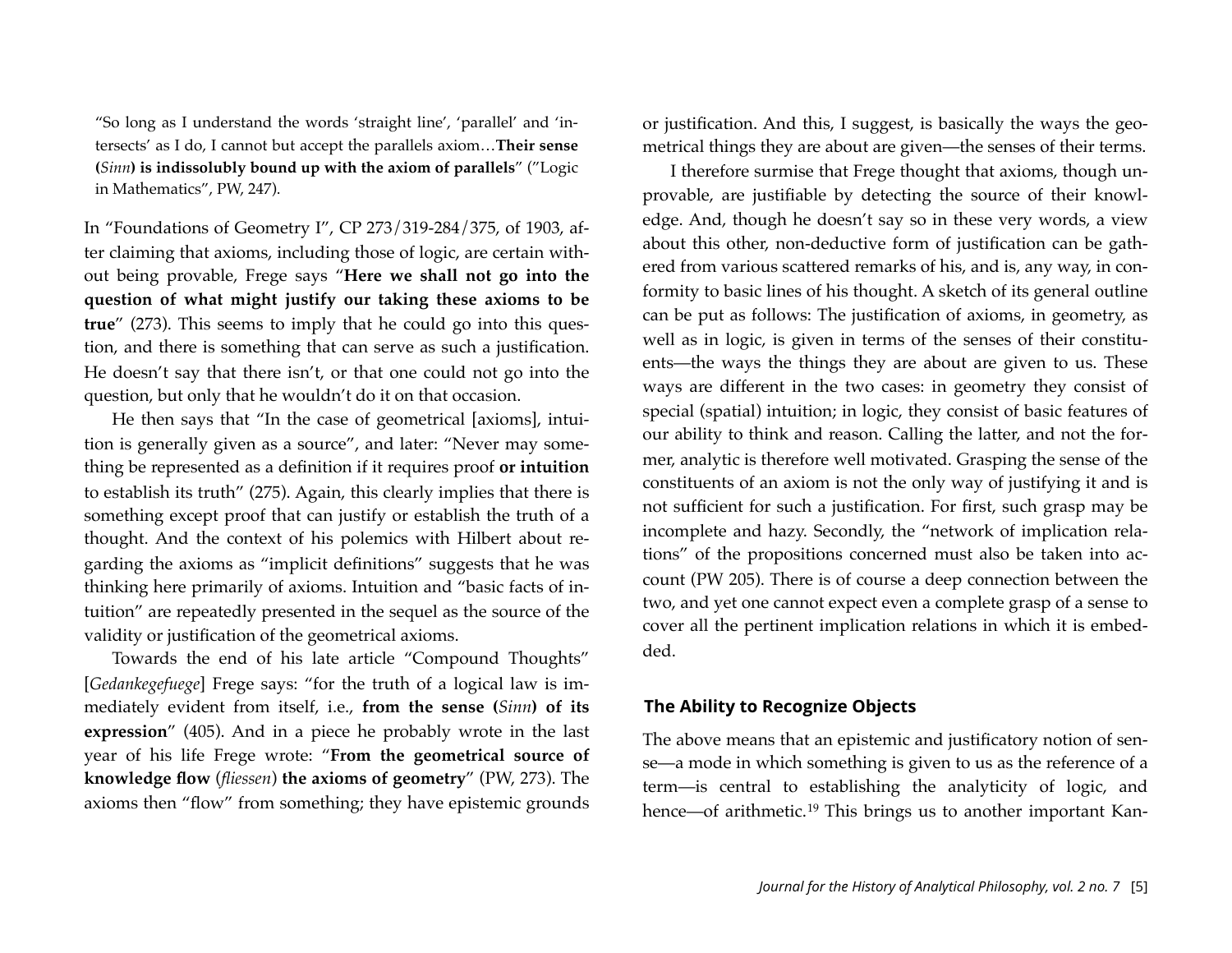tian strand in Frege's view, the above differences between them notwithstanding. Kant thought that recognizing an arithmetical truth requires a special intuition, *Anschauung* (hence, their synthetic nature). Frege's view, as portrayed above, should not be deemed opposed to that (though he wouldn't use the term intuition (*Anschauung*), and the nature of the intuition concerned is different): the justifiability of arithmetical (and logical) truths depends on that of the axioms—ultimately on those of logic; and this, construed in terms of the senses of their constituents, as sketched above, **depends on there being (**logical**) objects whose modes of presentation to us these senses are**.

Intuition is required, on Kant's view, for a representation of an object. In general, objects are recognized by concepts and intuition—the former responsible for the "unity in consciousness" of the manifold of representations; the latter—for their singularity (CPR, A103-110; cf. also B376-7). A characteristic mark of his view is that it depends on sensibility, which is Kant's general term for the mental capacity perceptive to the ways objects are given us: "Without sensibility no object would be given to us" [*Ohne sinnlichkeit wuerde uns kein Gegenstand gegeben*][.20](#page-17-2) This general capacity is activated by sensations, which, as Kant makes clear, are required for what he calls "empirical intuition"[21](#page-17-3). Kant also recognizes what he calls "pure intuition" of the pure forms of intuition, namely space and time. Some interpreters find it profitable to separate these two factors, and regard intuition as required for representing objects in general, whether it depends on sense perception and sensibility or not.<sup>[22](#page-17-4)</sup> I shall not delve here on this much discussed issue in Kant.

For my concerns, the important point to note is that Frege's view of arithmetic also requires such a capacity, in spite of his rejecting what he took to be Kant's view that it depends on sensibility—whether empirical or pure. In a wide sense of "intuition" as a capacity of recognizing objects (without the restriction to sensibility) it therefore requires intuition. Frege devoted much space and effort to establishing that numbers are objects, and he regarded the question of how logical objects (in particular, numbers) are given to us as central to [the philosophy of] arithmetic. Sure enough, a crucial thesis of Frege's is that objects (e.g. numbers) can be given us by logic and reason, independently of sensation and space and time.[23](#page-17-5) And yet, as stated above, a general capacity to recognize objects and ways they are given to us is required by Frege's conception of the objectivity of logic and arithmetic. Whether this cognitive ability to recognize objects is called "intuition" or not is of lesser importance. Whether it depends on sensibility—as Kant proclaimed and Frege denied—is a more important and substantial issue. However, it should still not blind us to a main point of agreement, namely, that for both Kant and Frege, **our knowledge of arithmetic depends on our ability to recognize objects and their existence**.

When this is properly appreciated, another Kantian strand in Frege's thought emerges: the dependence of the objectivity of arithmetic on our ability to recognize objects. This is not a trivial similarity—even among logicistic approaches it is a distinctive mark of Frege's: The analyticity of arithmetic depends on that of logic, and on the justifiability of its axioms. This is accomplished in terms of the senses of their constituents. Sense, for Frege, is a sense of something—of an object or a function.<sup>[24](#page-17-6)</sup> It is a mode of its being given to us as the reference of a term. A function, in turn, depends on objects, and conceiving a function depends on our ability to recognize objects.[25](#page-17-7)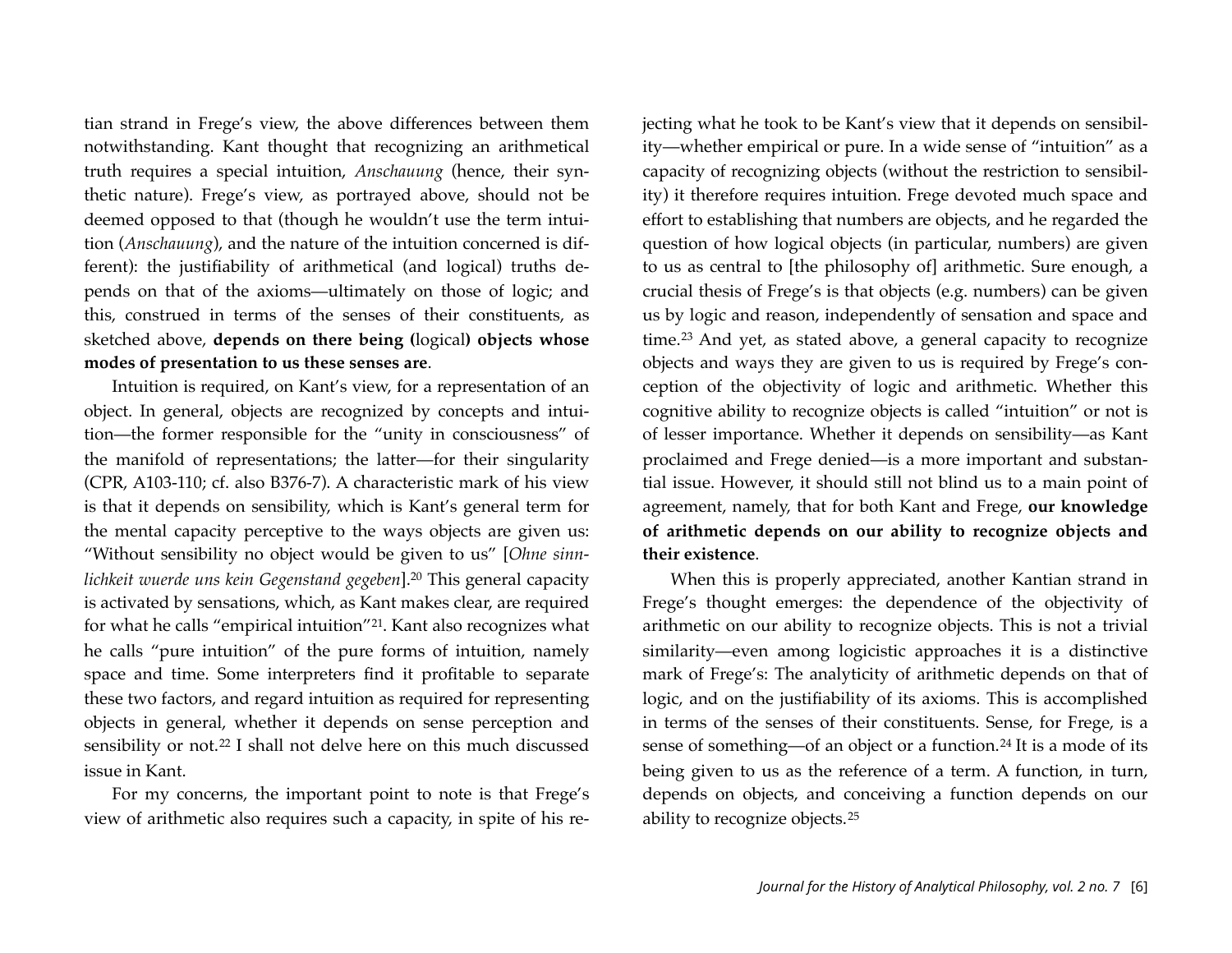Moreover, it was this Kantian conviction that led Frege to insist on the existence of logical objects, which eventually led to the contradiction (the so called Russell paradox) and to what he regarded as the failure of his logicistic project. The above conviction may at least partially explain Frege's "obsession" with logical objects (truth-values and extensions of functions). For, without them it is hard to see what the senses of the constituents of the logical axioms could be senses of, and deprived of these, we have a poor notion of the justification and analyticity of the axioms of logic (and arithmetic)[.26](#page-17-8)

Logical axioms are conceived by Frege as universal truths, which are construed, in general as (second-order) predication on functions. A function for Frege (including concepts, which are functions to truth-values), though real and objective, is a particular way of connecting objects—connecting the arguments of the function to its values. This is its whole essence and "being".[27](#page-18-0) The notion of a function therefore supervenes on that of object and talking or thinking of functions supervene on the ability to recognize objects. Throughout his career Frege maintained that functions are grasped only through their linguistic expressions. In §9 of his early *Begriffsschrift*, still lacking his sense/reference distinction and talking in terms of "contents" (Inhalt) of expressions, Frege was unable to express the crucial distinction between a content and a particular way in which it is given. He was therefore almost forced to identify a function with an incomplete expression.<sup>[28](#page-18-1)</sup> Later, in his mature position, beginning with "Function and Concept" (FC), he was clear that functions belong to the realm of reference and are real and objective. However, he still maintained that they are unsaturated and graspable only through the incomplete linguistic expressions that denote them. In explaining the function denoted

by a functional expression like (2+3*x***<sup>2</sup>**)*x* in *Basic Laws of Arithmetic* (BL) Frege says:

"The essence of a function is revealed rather in the connection established between the numbers whose signs replace '*x*', and the numbers that then appear as Bedeutungen of our expression… The expression of a function is incomplete, unsaturated (*ungesaettigt*). The letter '*x*' merely serves as a place-holder for a numeral to complete the expression…" (BL, §1).

Though Frege uses here algebraic examples, he expands the concept of function, in terms of both arguments and of values, to include concepts and relations, which are thus conceived as functions whose values are the two truth-values (e.g. ibid. §2). This is a main point in (FC) and has also its root in §9 of *Begriffsschrift*. Hence, concepts also have their essence and "being" in their applying to objects. Frege repeatedly emphasized the idea by saying that they are "**essentially predicative**" (e.g. "Concept and Object" (CO), 182/193; Letter to Russell, 13.11.04, PMC, 161).

In sum, Frege's conception of functions incorporates all the following theses:

- 1.Functions are real objective entities in the world (in the realm of reference).
- 2.Functions are not objects (including extensions or sets)—there is a categorical difference between functions and objects.
- 3.The essence of a function consists in the relationships between objects (noting that relations are themselves functions), to which belongs the idea that functions are essentially incomplete.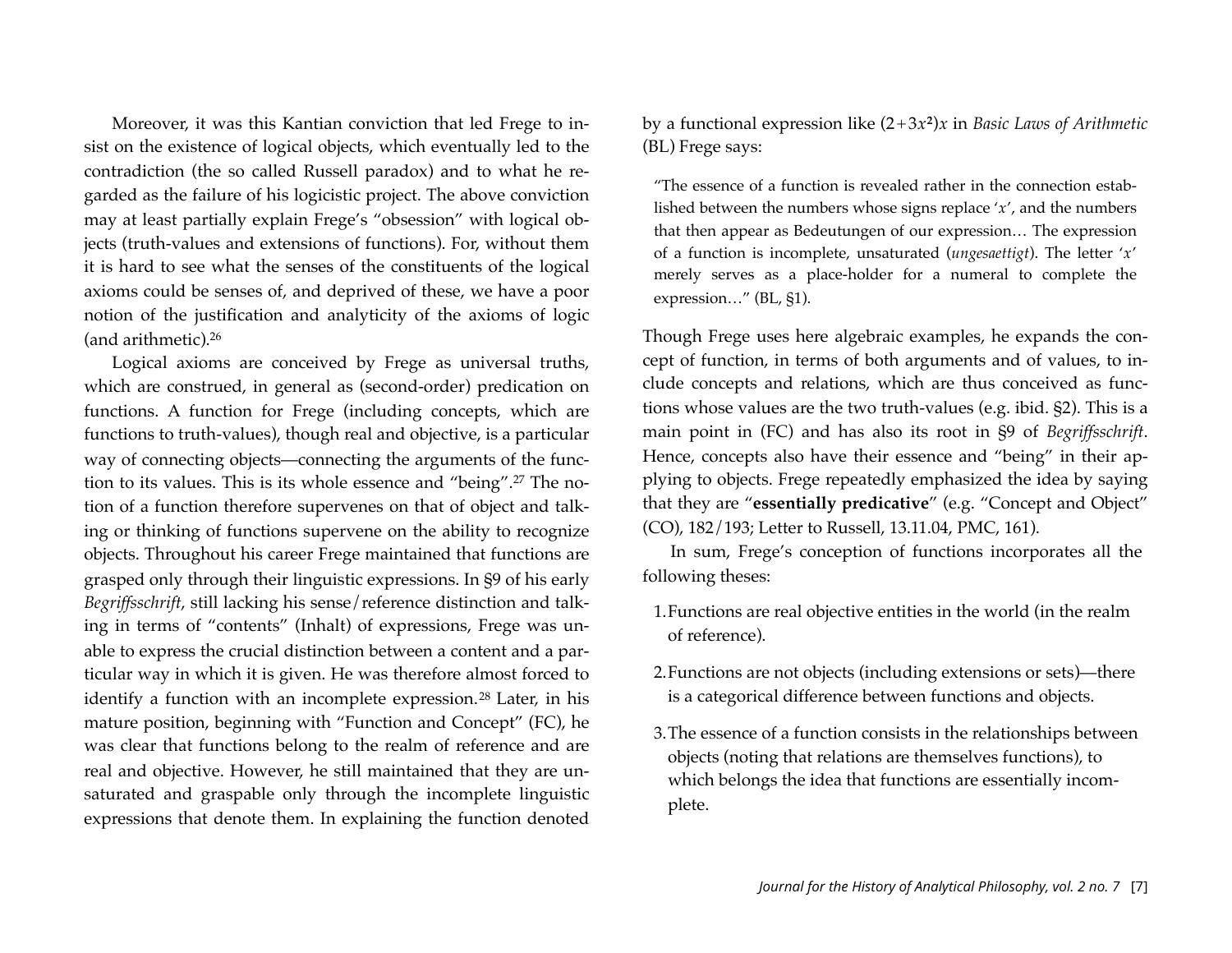- 4.For grasping the sense of a function, a capacity of recognizing objects is required.
- 5.A function can be known only (or at least typically) through grasping senses of linguistic expressions referring to it.

Hence, when logical axioms are conceived as universal propositions—as predications on functions—this should not detriment our claim that they are intrinsically connected to our capacity to recognize objects, because this capacity is essential for our notion of a function. The connection here is admittedly more remote than in a simple thought about a particular object, but it is still valid and important to be noticed.[29](#page-18-2) In talking of this intrinsic connection I do not mean to claim for the priority of one side over the other—rather, they go hand in hand. In grasping a thought we grasp its constituent senses, which are modes in which their references are given to us. These references are either objects or functions. And when they are functions their recognition ultimately depends on that of objects. And with respect to the logical axioms in Frege's system, the functions concerned are functions of logical objects—truth values and extensions.

One of the most obvious features of the course of argument in FA is that Frege sees it necessary to establish that "**Every individual number is a self-subsistent object**" (p. 67). He then asks the crucial and typical question: "**How then are numbers to be given to us**" (§62). This is the starting point and the pivotal move in his developing his view that numbers are logical objects that are given to us, or definable, by logic alone. He shows this first for the concept Number (§68) and then for the individual numbers (from §74). This general strategy is maintained in BL.

It has been argued (for instance, in Bar-Elli (2001), that for Frege, logical objects—the truth-values and extensions of functions—are indispensible for reasoning and thinking and are required by what he regarded as irresistible logical principles, like axiom V of BL (already recognized in FC) and the axioms of truthfunctional logic.

In "On Sense and Reference" (SR), after establishing the True and the False as the reference of sentences, Frege writes:

"Every declarative sentence concerned with the reference of its words is therefore to be regarded as a proper name, and its reference, if it has one, is either the True or the False. **These two objects are recognized, if only implicitly, by everybody who judges something to be true**..." (33/63)

It is also argued there that examining the justifications Frege gives to the axioms in BL (§18) suggests that the axioms of truthfunctional logic are not only truths about the truth-values (or functions over them), but they express on this view aspects of the ways the True and the False are given to us as logical objects.

Frege ends the appendix II, (*Nachwort*) to BL by stating: "**The prime problem of arithmetic is the question, In what way are we to conceive logical objects, in particular numbers?**" (143). ("Way of conceiving" is one of the expressions Frege uses for his notion of sense, and it is virtually synonymous here with "way of being given".)

Similar remarks accompany the introduction of value-ranges in FC and BL. And in a letter to Russell of 28.07.02, even after realizing the trouble into which axiom V leads, Frege wrote":

"But the question is, How do we apprehend logical objects? And I have found no other answer to it than this, We apprehend them as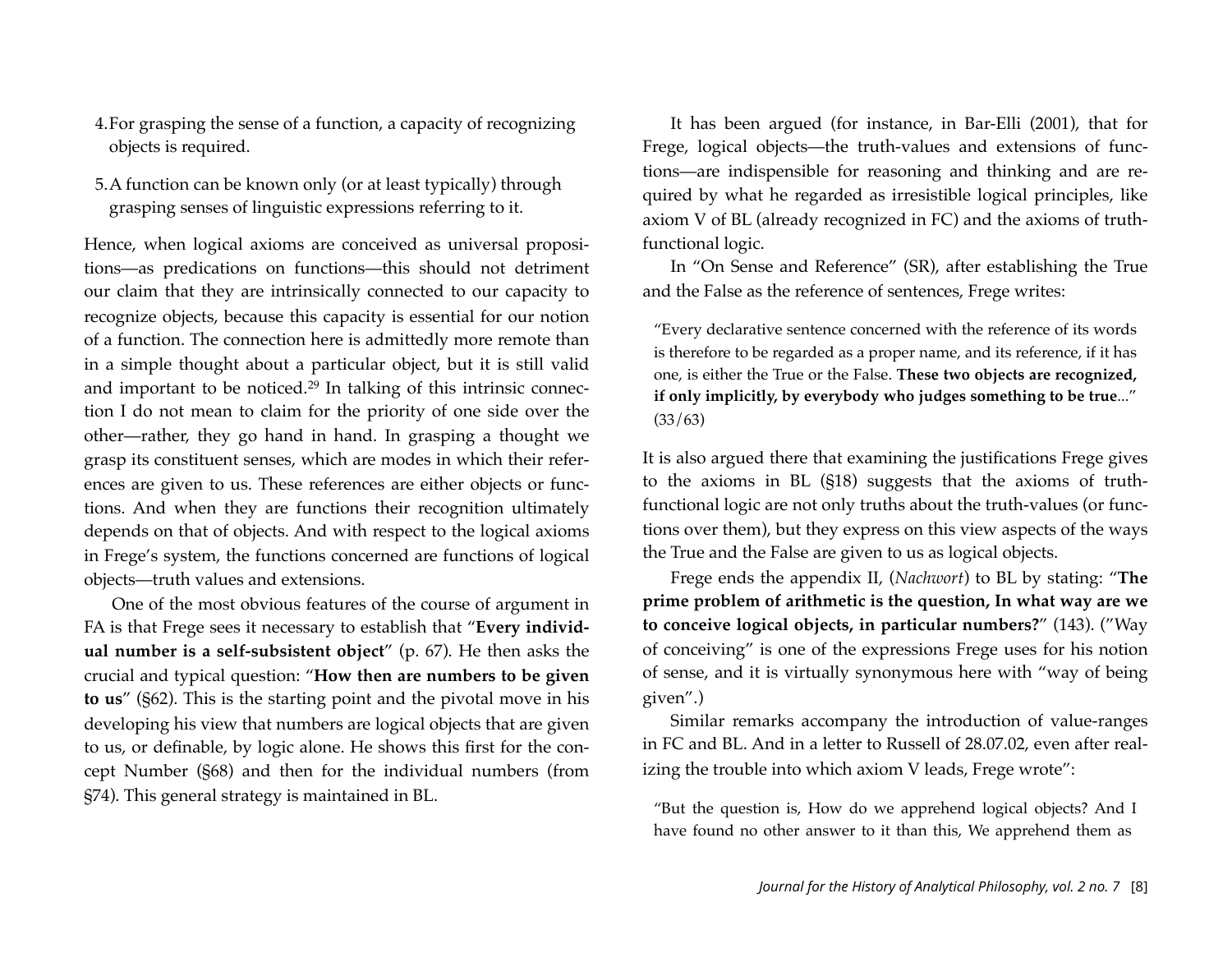extensions of concepts, or more generally, as ranges of values of functions" (PMC 140-1).

So, the recognition of logical objects amounts not only to realizing the truth of the corresponding axioms, but also to a particular way of this realizing: to a special construal of these axioms as being "about" those objects, and of their "self-evidence" as being grounded in their expressing features of the senses (*Sinne*) of their constituents—the ways these (logical) objects are given to us.

Hence, grasping the logical axioms, and logical truths in general, requires a capacity of recognizing objects, which in a wide sense of the Kantian terms involves intuition (*Ansschaung*). The fact that in many cases this is a very special kind of intuition, which constitutes our ability to think and to reason, is of course important and marks the location of an important difference between them,[30](#page-18-3) but it should not blur the substantial common ground: The notion of objectivity and our ability to have objective judgments—arithmetical ones included—depend on there being objects given to us in particular ways. Frege's repeated insistence on these being "objects" means that the capacity to recognize logical objects, which is necessary for grasping the sense of the logical axioms, is a sub-species of the general capacity to recognize objects. This makes the comparison with Kant's view the more pertinent, and this is true even independently of Frege's more extreme position that a function should be definable for all objects. This then is another Kantian strand that interweaves into the Fregean view of the basis of the justification of arithmetic—hence of its analytic nature. And note—"analytic" is here in Frege's sense.

We thus see that Frege was constantly concerned, both in his conception of logic and of arithmetic, with the senses of logical

objects—the ways they are given to us. Granted this, one could still wonder why Frege should presume the existence of logical objects at all. We have detected at least two lines of thought in Frege for establishing the need to recognize logical objects. The first consists in establishing that logical propositions are about, or concerned with logical objects. This first line of thought is supported by three main arguments: the first is that once it is realized that Truth and Falsity are the references of sentences, they must be recognized in any grasp of a proposition—in any serious act of thinking a thought. The second is based on the general functional conception of the truth of a judgment, i.e. that it is the satisfaction of a function, basically by objects. The third is that basic truths of logic are concerned with logical objects—either directly (in being about truth values or extensions) or, more remotely, in being second-order predications about (logical) functions.

The second line of thought is that logical axioms, in order to be objective and analytic, must be justifiable. Their justification cannot be founded on deductive inference, but must be of another kind. This other kind consists mainly of the justificatory nature of their constituent senses. And these senses, once again, must either be directly senses of logical objects, or be senses of logical functions, whose grasp ultimately depends on that of logical objects. In either case this kind of justification carries with it the need to recognize logical objects.

#### **Beams and Seeds—Fruitful Analytic Definitions**

But the point has also to do with the nature of definitions and their role: for Frege, analytic, let us remember, is what is justifiable by (or reducible to) logic and definitions alone (FA, §3). These defini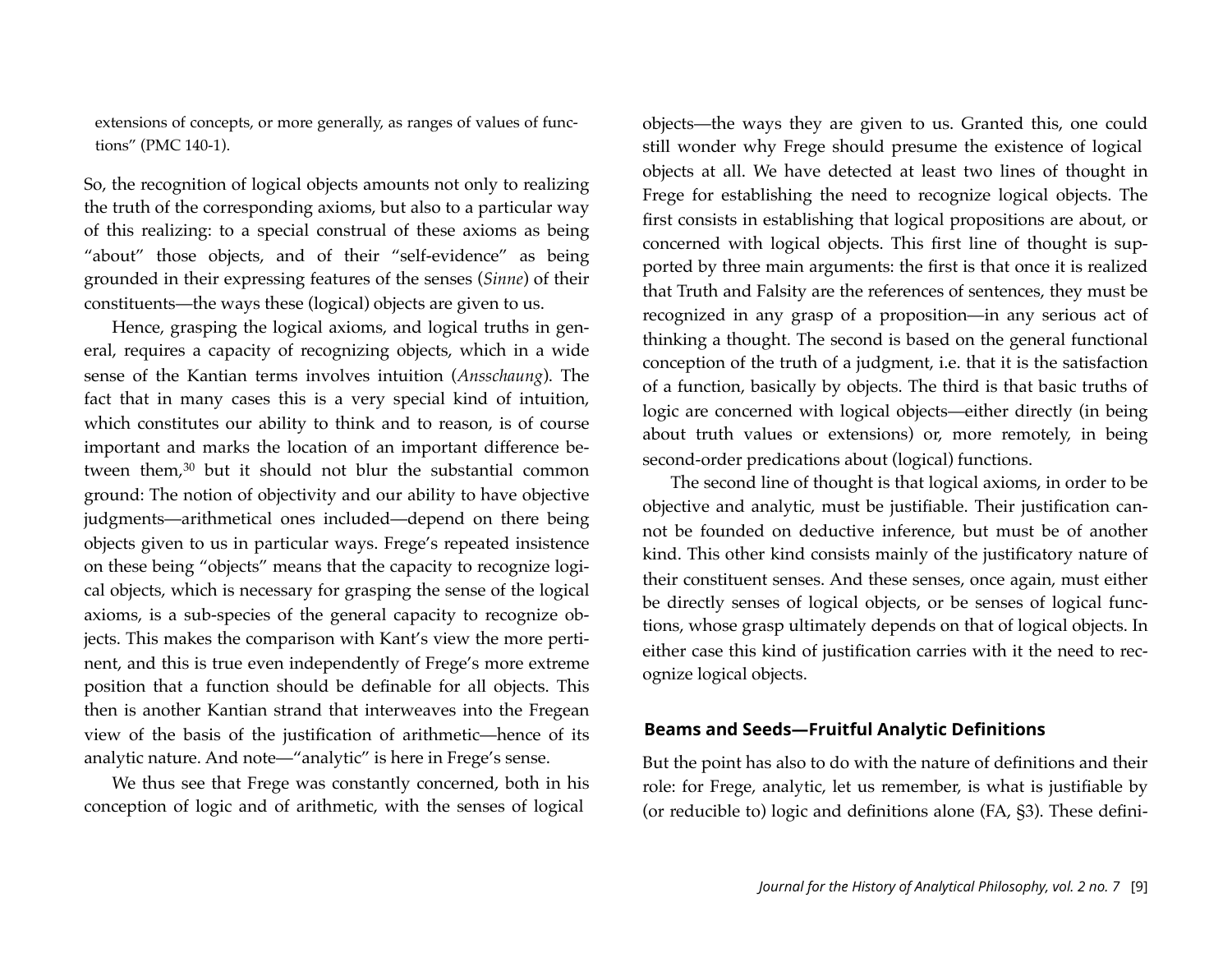tions (of the basic arithmetical terms) cannot be philosophically unconstrained. If they were, any consistent (first-order) theory would be analytic, for any such theory is reducible to logic by some set of definitions. The definitions of Frege's reduction of arithmetic to logic, moreover, are not only what he calls "constructive" or stipulative definitions of new terms. Rather, they are what he calls "analytic" (*zerlegende*) definitions of terms in use, whose meanings are partially and perhaps dimly recognized.[31](#page-18-4) Hence, these definitions must satisfy some constraints.

What constraints? This brings in a wide and complicated sub-ject, on which I cannot dwell here.<sup>[32](#page-18-5)</sup> Let me just hint at one point. Geometry (Euclidean geometry) has a model in arithmetic. That is, there are "definitions" of the geometrical terms, by which the axioms of geometry would be truths of arithmetic. Hence, if definitions would be left unconstrained, since arithmetic is reducible to logic so would Geometry, which should then be deemed analytic (in Frege's sense). All this was of course well known to Frege, and yet he rejected the conclusion. The way Frege would have blocked this move is, I guess, by philosophical constraints that should be imposed on the "definitions" of the geometrical terms, for such modeling of geometry in arithmetic would not satisfy these constraints. This idea is important for understanding a central move in the course of the argument of FA, to which we have already alluded, where a certain provisional way of defining expressions of the type "the number of Fs" is rejected. In explaining the rejection Frege appeals at a certain stage to a geometrical example in which the equivalence  $D(a) = D(b) \leftrightarrow a//b$  [the direction of a is the direction of b iff a is parallel to b] is taken as a definition of parallelism. Frege rejects this because "**this is to reverse the true order of things**" [*der wahre Sachverhalt damit auf den Kopf gestellt wird*] "**For** 

**everything geometrical must be given originally in intuition**". Parallelism is given in intuition, Frege thought; directions are not (FA, §64, p. 75). Therefore one cannot define the former in terms of the latter. The general lesson to be learned—a lesson without which FA and in fact his whole project, cannot be understood—is that the pertinent definitions are philosophically constrained, where a dominant consideration here has to do with the ways the things concerned are given to us.

As stated above, I cannot delve here on the nature of the required constraints on analytic definitions. What I would like to suggest here is that the fact that the pertinent definitions are "analytic"—are of terms in use whose meaning is partially grasped introduces another Kantian strand into the picture. To put it roughly, an analytic definition explicates the meaning of a term in use, and the conclusions logically drawn from such definitions are, in some sense, contained in the definitions, hence—in the meanings of these terms. Let us see a crucial passage here: Towards the end of FA, after explaining that the poverty of the logical structure of traditional (and Kantian) definitions is artificially restrictive in using the boundary lines marked by the old concepts (of the definiens), Frege continues about his own definitions:

"But the more fruitful type of definition is a matter of drawing boundary lines that were not previously given at all […] **The conclusions we draw from it extend our knowledge, and ought therefore, on Kant's view, to be regarded as synthetic**; and yet they can be proved by pure logical means, and are thus analytic. The truth is that **they are contained in the definitions** (*in den Definitionen enthalten*), but as plants are contained in their seeds, not as beams are contained in a house. Often we need several definitions for the proof of a single proposition, which consequently is not contained in any one of them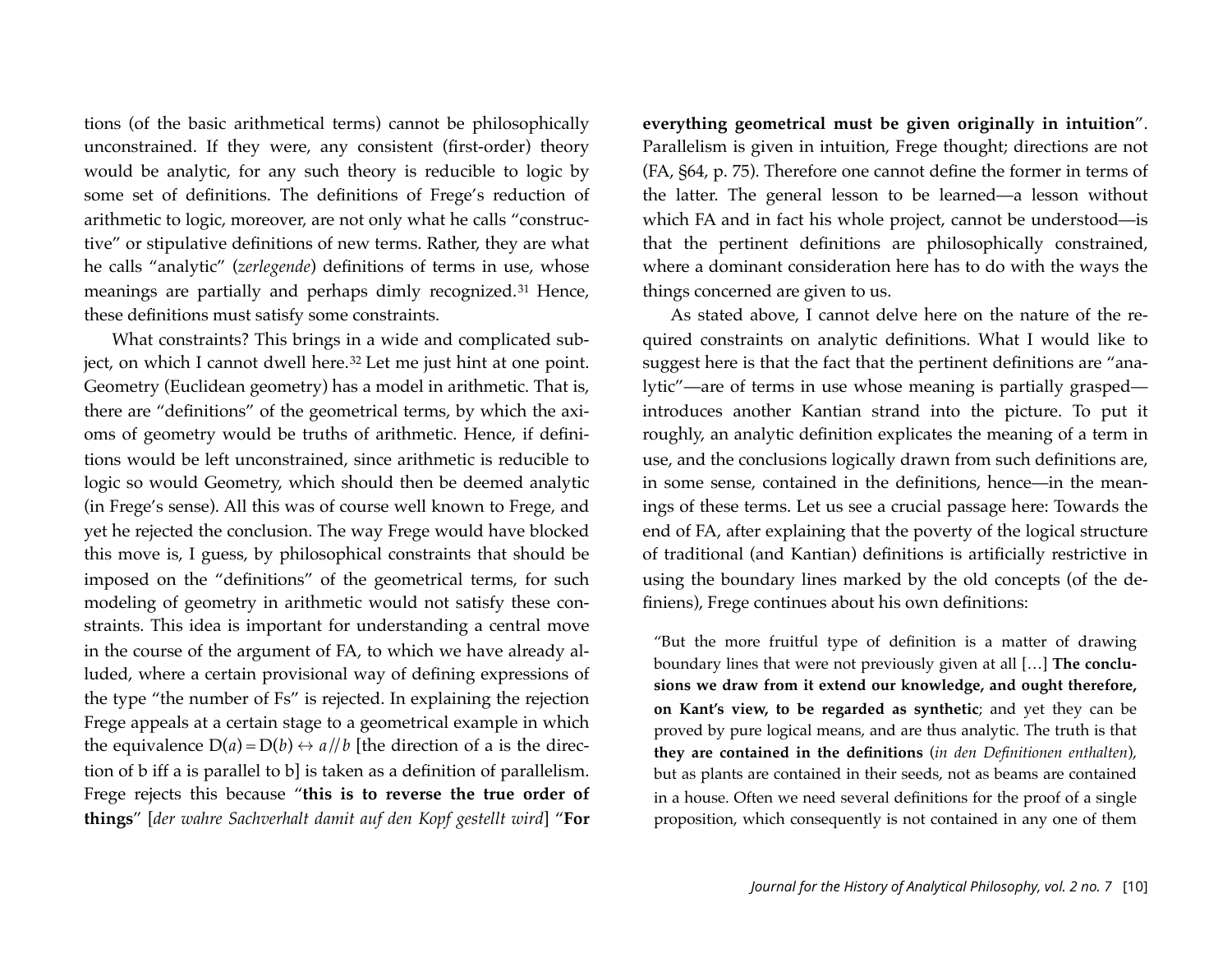alone, yet does follow purely logically from all of them together" (§88, p.100-1).

This passage is particularly rich and illuminating. Frege in fact makes here clear that the issue between him and Kant is not so much about the nature of arithmetic as about the notions of analytic and synthetic, and about the nature of definitions. Frege claims, in agreement with Kant, that arithmetic, i.e. the conclusions logically drawn from the definitions concerned, extends our knowledge, and is synthetic in Kant's sense of the term.[33](#page-18-6) His claim that it is yet analytic displays his awareness that they were using these terms differently. And yet, Frege expresses here also his sophisticated version of Kant's famous "containment condition" of analyticity: Arithmetical truths are contained in their concepts (or their definitions) as plants are contained in their seeds. Thus, Frege subtly trades here on two central Kantian themes: on the one hand, arithmetic extends our knowledge (and is, in Kantian terms, synthetic), while on the other, it is in some sense contained in the meanings of its terms (and is thus analytic).

It might seem that Frege's "containment", which is a relation between judgments, is very different from Kant's, which is a relation between concepts. But this doesn't seem to me to go very deeply, for the containment of e.g. 'round' in 'circle' is no different than the containment of 'x is round' in 'x is a circle'. And when Frege speaks of analytic truths as derivable from definitions alone he sometimes speaks of them as being derived from a concept. About the laws of identity, for instance, he says: "**As analytic truths they should be capable of being derived from the concept alone** [*aus dem Begriffe selbst*]" (FA §65, p.76).[34](#page-18-7) Moreover, Kant's notion is not strictly a relation between concepts, for he thought of

syllogisms like "If all humans are mortal and all Greeks are hu-man, then all Greeks are mortal" as analytic.<sup>[35](#page-18-8)</sup> It is plausible to assume that he would regard the conclusion of a deductive inference, at least in simple cases like such syllogisms, as "contained" in its premises. Hence, the difference between construing containment as a relation between concepts and judgments is not crucial here.

A definition in itself, according to Frege, is not a statement that can be analytic or synthetic.<sup>[36](#page-18-9)</sup> In the above passage from the conclusion of FA Frege speaks of the fruitfulness of (his) definitions—a topic which recurs in his writings. The notion of fruitful (*fruchtbar*) concepts (definitions) and its metaphorical presentation as setting new borderlines (carving new areas of reality) is central already in the early "Boole's Logical Calculus and the Concept Script" (BLC) (in PW, see especially pp. 33-35).

It is not easy to be precise on what Frege meant here, but some points seem clear. As Frege repeatedly claimed the definition must be operative in proofs of significant theorems in the field. This is a sign of the definition's analyzing the content "at its real joints", where the structure and order of dependencies in the field concerned, and connections between propositions and concepts within it are manifest. As Frege says: "The insight it [a genuine definition] permits into the logical structure… is a condition for insight into the logical linkage of truths" (*Collected Papers* 302). A characteristic facet of such analyses is that they are achieved in terms of (nested) quantification and variables. The Weierstrass definition of the continuity of functions served as paradigmatic example: F(*x*) is continuous at a iff  $(u>0)(Ev>0)(x)(x$  $a$  $\rightarrow$  $(f(x)-f(a)) $).$$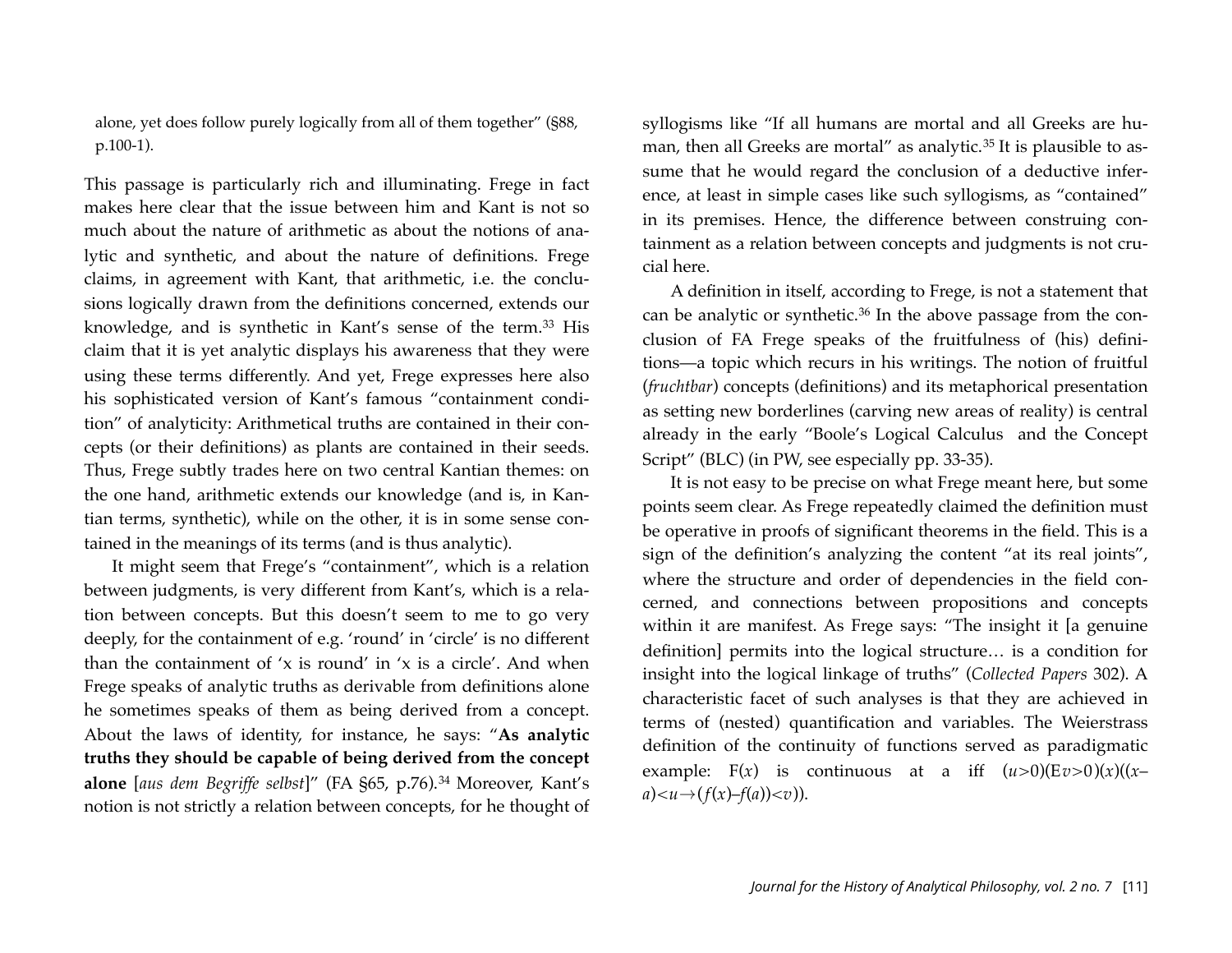The fruitfulness concerned is another expression for the extending knowledge of which Frege speaks in the above passage (from FA, 100–1). This, as he says there, is usually a matter of deriving a proposition from several premises and definitions. But it may also be a derivation from one sentence, if the proof of the conclusion is not trivial and immediate.[37](#page-18-10)

In any case, as e.g. Tappenden (ibid.) emphasizes, the extension of knowledge concerned is not merely psychological: it is objective and concerns the objective order, connections and structure of the (mathematical) field.

We said before that strictly, a definition, on Frege's view is not a statement. There are, however, two points to note here in which a definition may give rise to a significant statement: (1) The definiendum, the term defined, may be a significant term in use, whose meaning cannot be disregarded. The definition in that case is very close to a statement analyzing this meaning or use in a way that must conform to it—what Frege calls (in "Logic in Mathematics", ibid.) explication (*Erleuterung*).<sup>[38](#page-18-11)</sup> (2) The definiens may, and in most interesting cases would, express or catch a "new" concept —"new" in the sense that, relative to its constituents, it carves up reality (the content) in a new way.

In BLC and FA Frege emphasizes that a definition is not just a conjunctive or disjunctive combination of characteristic properties (*Merkmale*), but that "**every element in the definition is intimately, I might almost say organically, connected with all the rest**" (FA, §88, p. 100). Evidently, Frege conceived of this "organic connection" in terms of logical structure and in particular—quantification and bound variables.

Suppose, for example, you have two concepts A and B. You can define on their basis a concept "C*x* ≡ (A*x* & B*x*)", which would

apply to anything that is both A and B. But this, Frege claims, would be trivial definition, not forming a really new concept, because it uses and is restricted to the "boundary lines" (if we present concepts by bounded areas) of the old concepts, A and B. On its basis, statements like "All Cs are As" are (trivially) analytic both in Kant's and in Frege's sense. But one may also define a new concept that, by its logical structure, would "delineate a new area in reality", not confined to the boundary lines of the old concepts in terms of which it is defined. The same point, with the same metaphor of drawing boundary lines, is central in Frege's early BLC, and it applies not only to conjunction but to any combination of Boolean operators. Frege protested against Kant (and Boolean logicians) that he thought only of definitions of the first kind, which is a severe and artificial restriction, while the interesting definitions in logic and mathematics (including his own in *Begriffsschrift* and FA) are of the second kind. Take for example Frege's definition of **successor** in a series: The definition is couched in terms of the notion of hereditary property, which, in turn, is defined in terms of the general notions of a property and of a relation or function: G is **hereditary** in a series defined by f iff any object, which bears *f* to an object which is G, is also G  $[H(G, f) = (x)]$ (G*x* & *f*(*x,y*) G*y*)]. Using this, Frege defines successor thus: **y succeeds x** in a series *f*, iff *y* has any hereditary property in the series that any object bearing *f* to *x* has  $[S(y,x) = (z)(G)$  $(H(G, f) \& f(z, x) \rightarrow Gz) \rightarrow Gy$ ].<sup>[39](#page-18-12)</sup>

When specific properties and relations are concerned, one can see what Frege means by saying that the definition of successor "carves a new area in reality". Suppose, for example, you have two properties—wise and tall—and a relation—being the son of-. Suppose moreover that being tall is hereditary with respect to the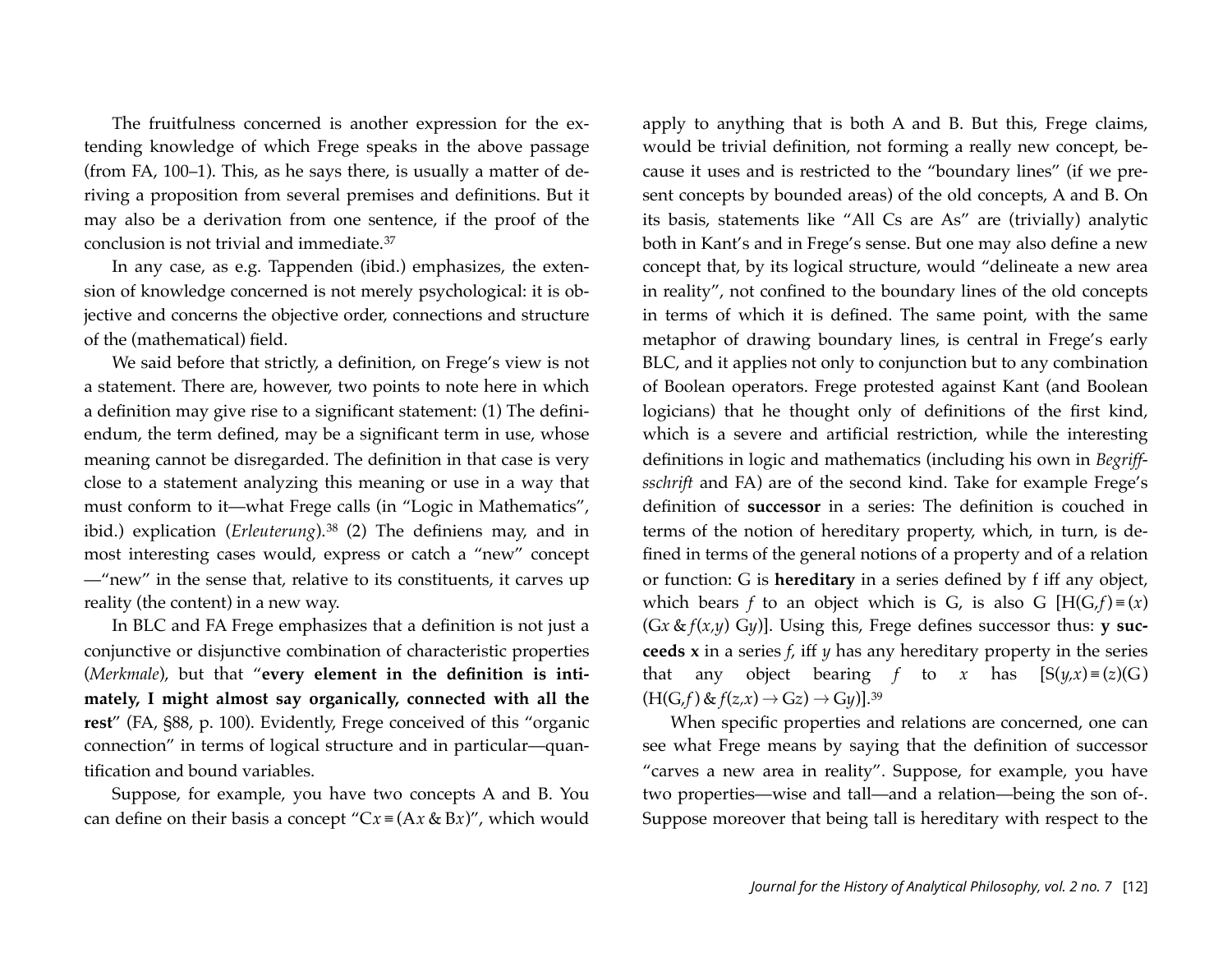relation being son of-. One can then define successor as above, and the idea of successor would be "new" with respect to this modest basis; it would "draw a new boundary line in reality". There is a big difference between the boundary lines of the properties in the base and the one set by the definition. And this difference is traversed by logic—by the logical structure of the definition—a structure which also exhibits and gives us an insight into implication relations between propositions, "the logical linkage of truths" (CP, 302). Frege can then prove results like: "whatever bears f to a successor of x is itself a successor of x", which are "new" and extend our knowledge.[40](#page-18-13) Hence, they are synthetic in Kant's sense (and yet analytic in Frege's). This then is one element in the "containment" Frege speaks about, by which the other Kantian strand I mentioned emerges: the result is contained in the defined concept as plants are contained in their seeds—logic and the logical structure of definitions is assimilated here to the biological process of growth. And as natural it is for us to say that a plant is "new" relative to its seed, so, given the biological process of growth, it is to say it is still "contained" in its seed.

But there is another element in Frege's talk of "containment". A definition, as noted above, may be "analytic", i.e. of a term in use whose meaning is grasped (if only dimly and partially) independently of the definition, as is the case in most Fregean definitions of arithmetical terms. Being "analytic", what is expressed by the definition, even if it draws new boundary lines, is in some way "contained" in the sense of the term defined. The above definition, for example, not only shows that the idea of successor is in some sense contained in that of property and relation (as plants in a seed), but being an analytic definition it also must display the defined notion of successor and conclusions drawn from it as being

"contained" in the pre-theoretic idea of succession. This should not be seen as casting any doubt on Frege's valid point about the fruitfulness of his definitions and about their carving new areas in reality. But "new" here is in respect to the old concepts in terms of which the definition is couched. This doesn't conflict with the claim made here that this "new" area in reality is already "contained" (in the sophisticated Fregean version) in the sense of the defined term as used independently of the definition. Sure enough, a Fregean definition (or explication) goes beyond and deeper than its pre-theoretic "origin", but it is not entirely new relative to it: it is, after all, a definition and explication of it. Hence, there is no absurdity in a sort of a Kantian claim that even with regard to such Fregean fruitful definitions, say that of successor, whatever is proved by means of it is already, in some way, contained in the sense of "successor".

"In some way" is here illusive—there is an important difference between the way Kant thought about this containment, and the way it can be modified to apply to Frege. First, as Frege himself put it in the above quotation, there is the containment of beams in a house, and that of plants in their seeds. Kant's was the first; his (Frege's)—the second. Even when restricted to stipulative "constructive" definitions, Frege's notion is much richer and logically more sophisticated. Secondly, it also gets cleared of whatever psychological overtones one may hear in the Kantian notion (in terms of what one actually thinks in grasping such a truth). Thirdly, there is a great difference between the containment in a Kantian definition, and that in a Fregean explication. And yet, it is significant that Frege found it appropriate to stick to the ideas of analysis and containment here. Deeply, this is also a Kantian strand.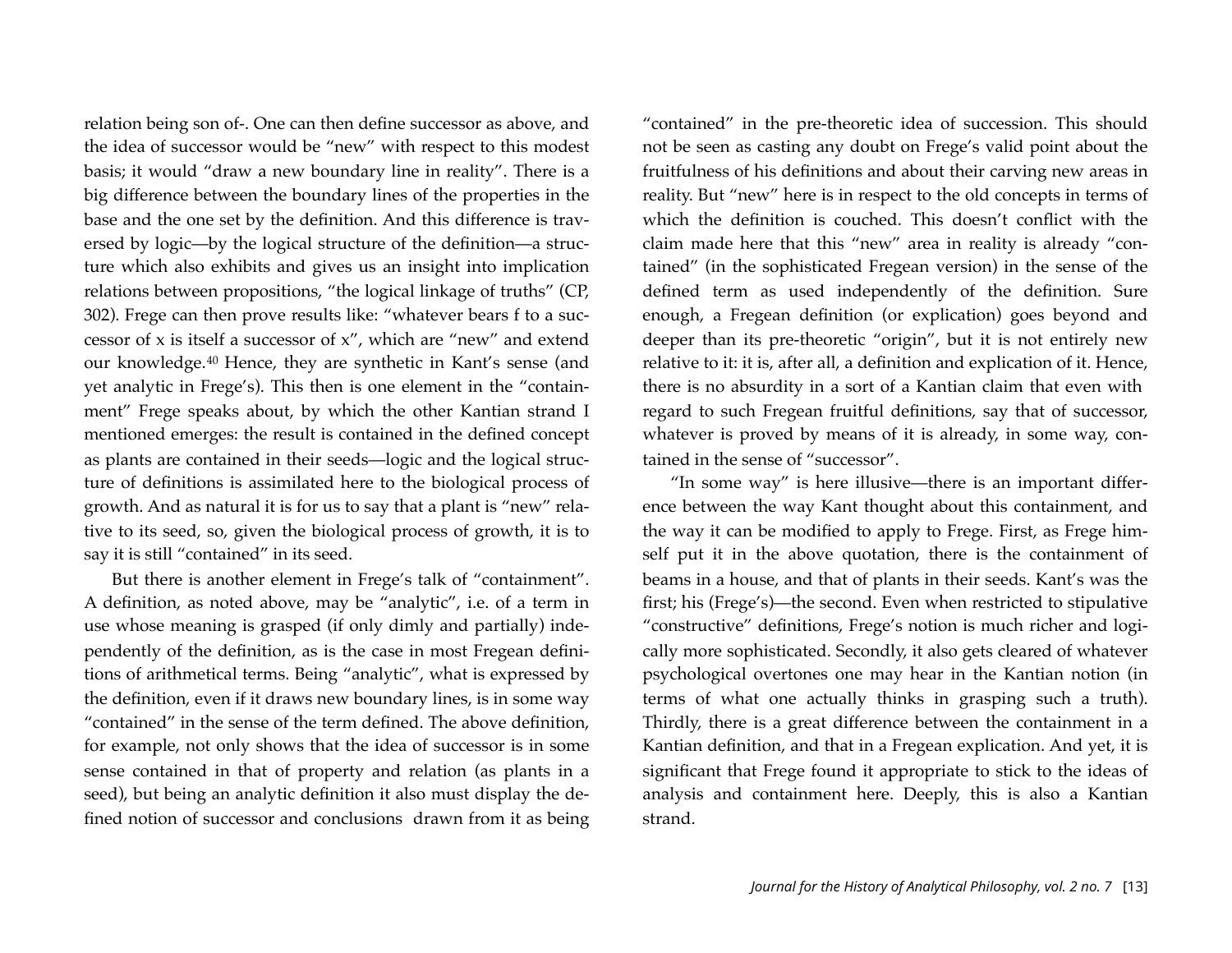### **Gilead Bar-Elli** Department of Philosophy The Hebrew University of Jerusalem [barelli@mail.huji.ac.il](mailto:barelli@mail.huji.ac.il)

#### **Notes**

<span id="page-14-0"></span>1 I focus here on *Die Grundlagen der Arithmetik* (Breslau, 1884)—*The Foundations of Arithmetic* ( FA). One should bear in mind that Frege was clear then that he still hadn't shown this conclusively, and was aware of possible doubts (FA, §90).

<span id="page-14-1"></span>2 This is a widespread, almost standard, conception: For a recent instance, see S. Yablo (2008) where he characterizes Frege's notion of analyticity as uninformativeness (p. 154). This in Yablo is a casual aside, which doesn't bear on the important content of his paper, but just for that it reflects a widespread conception.

<span id="page-14-2"></span><sup>3</sup> "Kantian strands", because some of the pertinent Kantian ideas are unclear, and though as I shall argue, they play a role in Frege's view, this does not mean that he endorsed them as they are. These three strands go beyond Frege's general applause to Kant's raising the analytic/synthetic distinction with respect to mathematics—reflecting, as it does, a search for the "ultimate sources of our knowledge"—and for his doctrine of the synthetic a priori (FA, §89).

<span id="page-14-3"></span>4 I shall leave geometry aside here. Let me just mention that Frege's admiration of Kant inclined him to undermine their differences (cf. FA, § 89 second paragraph). This bears also on their use of "intuition" (*Anschauung*), which Frege, unlike Kant, applied also to concepts and functions. I shall also ignore his possible change of view after the "Russell paradox", and particularly at the last year of his life.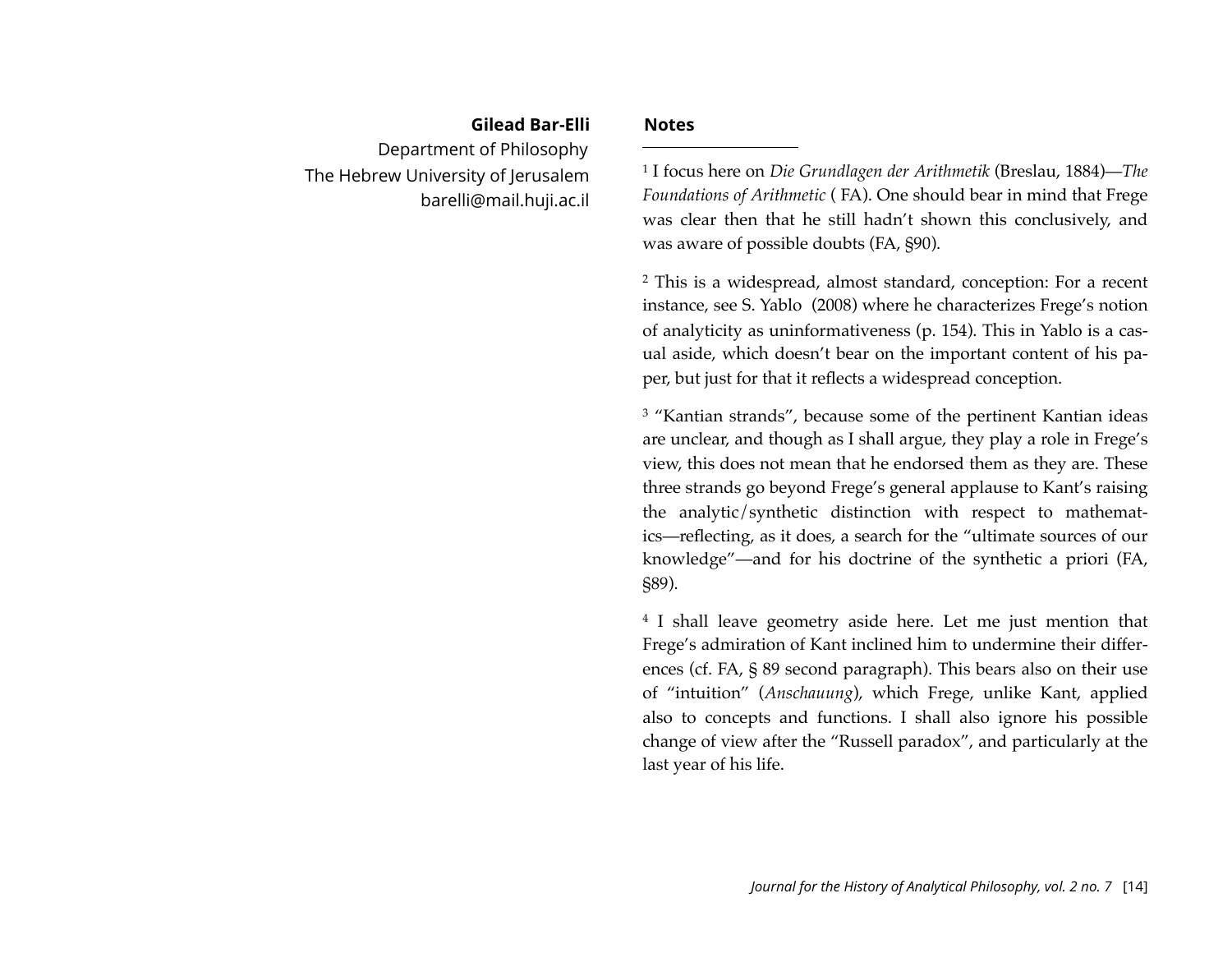<span id="page-15-0"></span>5 See the Introduction to the *Critique of Pure Reason* (CPR), B11. There are several other formulations in Kant, in terms of the "law of identity" and the "law of contradiction". Most commentators agree that they all concern the content of a judgment, though some have challenged it; see, for instance, van Cleve (1999)*.*

<span id="page-15-1"></span><sup>6</sup> See, for instance, MacFarlane (2002). The difference regarding scope is evident. On the nature of logic, a basic point is worth noticing: Frege held that it is a substantial theory—a body of universal truths, which is constitutive of any reasoning and thought. On these and further features see Bar-Elli (1986). For Kant, logic is devoid of content, and does not consist of judgments at all (See CPR, B191, B 78, B85, B96).

<span id="page-15-2"></span><sup>7</sup> I leave "Kantian strands" rather imprecise, for, as stated in the text, my main concern is with Frege's views, not Kant's, and I intentionally avoid entering into scholarly debates about Kant's exact view.

<span id="page-15-3"></span><sup>8</sup> See his SR. The basic idea is central already in §8 of his 1879 *Begriffsschrift* (1967); for a detailed discussion see Bar-Elli (2006). It is operative again in FA, e.g. §67. This is the primary characterization of sense in SR. Later, in his BL, Frege talked of sense mainly as a constituent of thought. For a discussion of the relationships between the two see Bar-Elli (2001). Another characterization, which Dummett made prominent—as a "way of determining the reference", or a "route to the reference"—seems to me unhappy and has a slim basis in Frege; and a widespread explication of it, as a condition whose sole satisfier is the reference, seems to me strictly wrong in suggesting a predicative view of sense in which it is a concept or a property, which is opposed to Frege's explicit view.

<span id="page-15-4"></span>9 Though some nuances in the above formulations are my own, the basic ideas have been much discussed at least since Dummett's (1973). See for instance, Carl (1994); Bar-Elli, (1996).

<span id="page-15-5"></span>10 This has been argued in detail in Bar-Elli (2010), 165-184, and in chs. 7-8 of my Hebrew book *(*2009).

<span id="page-15-6"></span>11 See for instance, Weiner (1990), 54-55.

<span id="page-15-7"></span>12 If Frege was right about Kant here (as some Kant scholars believe) this is another Kantian strand in his view, and it should not make much change to the main claims here.

<span id="page-15-8"></span>13 In FA §17 Frege considers a possibility that arithmetic is provable as a set of analytic conditionals whose antecedents are the logical axioms, just like geometry, with its axioms as antecedents. In both cases the conditionals themselves are analytic, i.e. provable by the logical axioms, which are supposed to be the antecedents in the first case.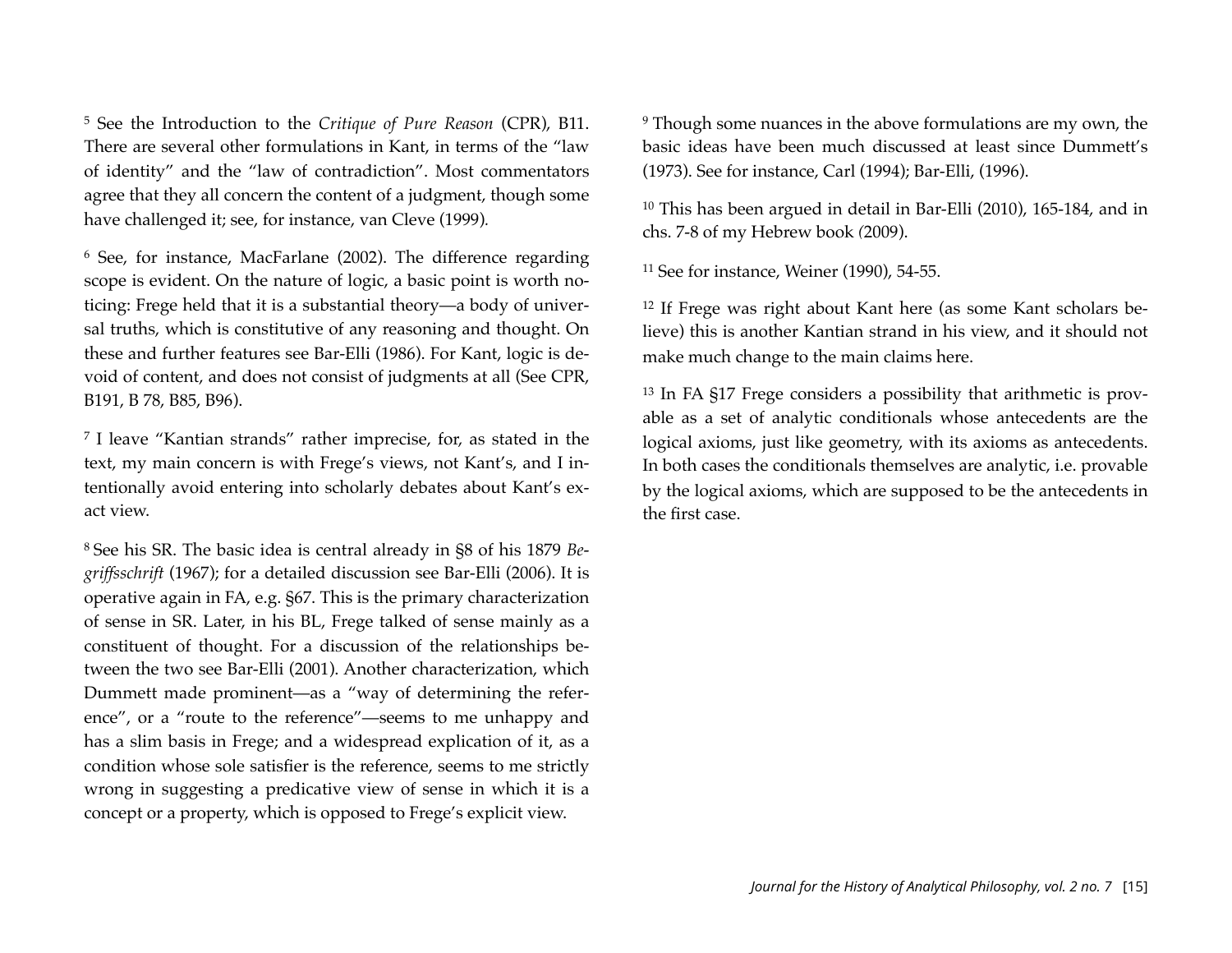<span id="page-16-0"></span>14 Dummett, and many others, have taken the analyticity of logic and its axioms as almost a truism. Dummett accused Frege of carelessness in formulating his definition of analytic for that reason (See his (1991), p. 24). Burge, for one, claimed that Frege followed Kant in not regarding the axioms of logic to be analytic (Postscript in his (2005), p. 388). I can't get here into a detailed discussion of this point, and shall just state that in my mind there are good reasons to think (with Dummett and against Burge) that Frege did and should have regarded logic (and its axioms) to be analytic. However, what Dummett considered carelessness in Frege's formulation is due to his failing to see the justificatory nature of Frege's notion of analytic (the above quoted principle) and the fundamental role of the notion of sense in justifying the axioms (though not deductively). Dummett holds both (a) that logical axioms are analytic and axioms of Geometry—a priori, and (b) that the only form of justification is deductive inference, and axioms cannot be thus justified. But these two are incoherent with Frege's explicit principle (quoted above) that the notions of analytic, a priori, etc. concern the justification of a proposition. I expanded on this in Bar-Elli (2010) and in ch. 8 of my Hebrew Book (2009).

<span id="page-16-1"></span>15 Robin Jeshion in her (2001) distinguishes a proposition being "*selbsverstandlich*" from its being "*einleuchtend*", both often translated as "self-evident", which she reserves for the second. The first refers to objective "foundational security", not in need of proof; the second—to rational, non-inferential justification. Both, she claims are constitutive of Frege's conception of axioms, and to his "Cartesian Conception", in which the second implies the first. She also argues that self-evidence is operative in the methodology by which Frege looks for basic truths and foundations. This search, she insists, is fallible—one can be mistaken in identifying a proposition as self-evident. This opens a way of explaining how Frege could have suspected the self evidence of an axiom, like law V of BL. I cannot discuss it here.

<span id="page-16-2"></span>16 According to an influential trend in Frege's scholarship, the principles of logic cannot be justified. This is often connected with the view that there is no "Meta-logical perspective" to use Ricketts phrase (See also Weiner (1990). However, first, one can concede the latter without the former: justifying logical principles may be conceived as an inner logical enterprise. Secondly, the unjustifiability of logical principles is at flat contrast with their analyticity, given Frege's justifiability notion of analyticity (Bar-Elli (2010). Thirdly, besides some of Frege's formulations with which such a view is at odds, he does provide (verbal) justification for his logical axioms (Burge, 1998). Weiner (ibid) regards all these as "elucidations", which, she emphasizes, are not proofs in the system. She is of course right in that but seems to ignore the claim at issue, namely that proof is not the only form of justification—there are justifications, which are not (deductive) proofs in Frege.

<span id="page-16-3"></span><sup>17</sup> This is argued in detail in Bar-Elli (2010).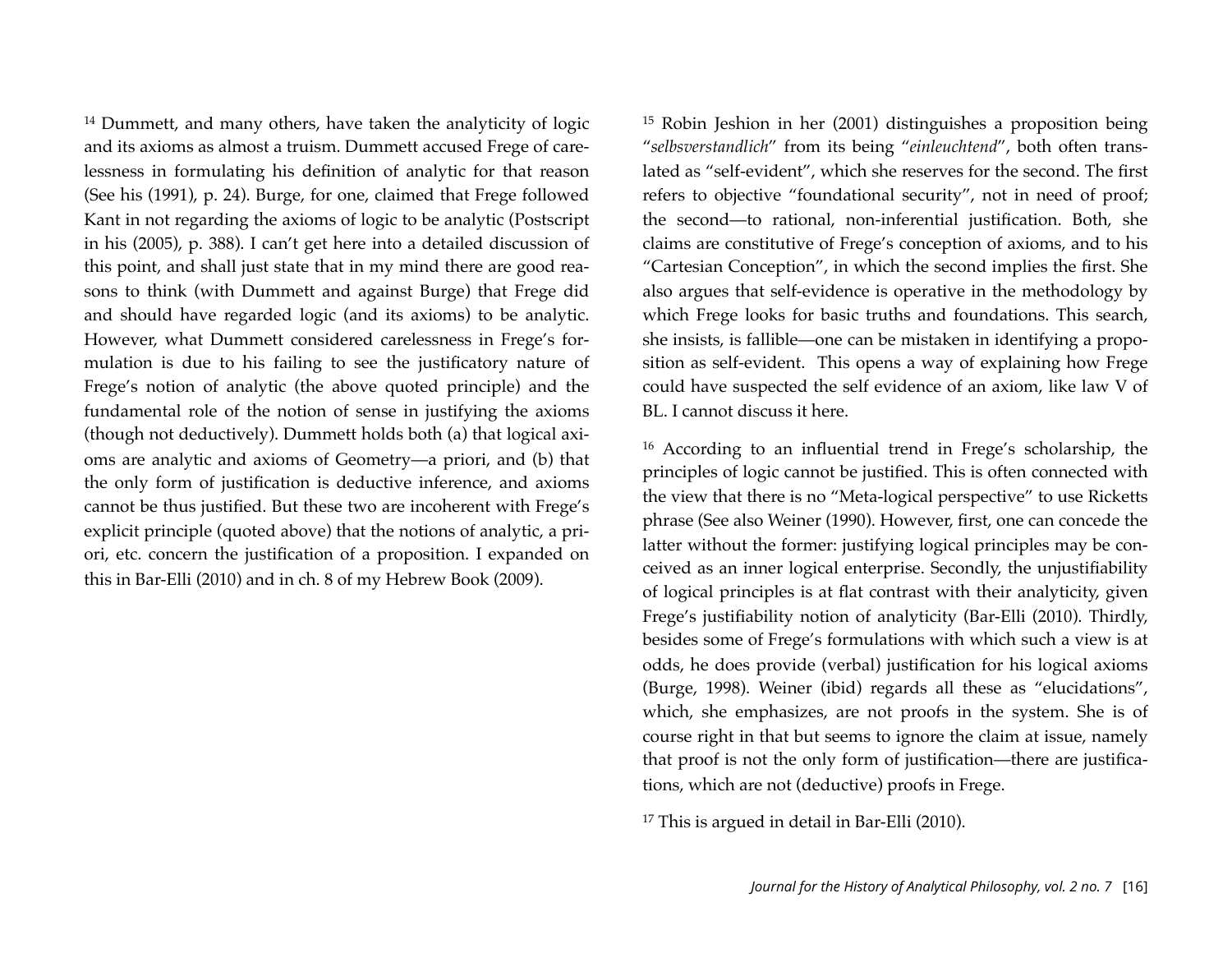<span id="page-17-0"></span><sup>18</sup> The editors of the *Nachlass* date it not later than 1906. Dummett suggested it is a much earlier work, see his *Frege and Other Philosophers*, Oxford, 1991, pp. 66, 77.

<span id="page-17-1"></span>19 This option is absent in the discussion of Frege's views on the justification of basic logical laws in Weiner (1990), ch. 2. Moreover, Weiner is unclear on whether primitive logical laws are justifiable: On the one hand, she recognizes that "not all justification, on Frege's view, is inferential" (p. 61), and "the justification of a primitive logical law is evident from its content" (though not by the mental act of considering it, p. 78), while on the other she also says that "primitive logical laws cannot be justified" (p. 77).

<span id="page-17-2"></span><sup>20</sup> Kant, I.: *Critique of Pure Reason*, 1933 (CPR), A51/B75.

<span id="page-17-3"></span><sup>21</sup> See for example, Kant, op. cit. A 19.

<span id="page-17-4"></span>22 See, for instance, Hintikka, "An Analysis of Analyticity", in his (1973), 123-149, p. 145, and other articles referred to there.

<span id="page-17-5"></span>23 The point is clearly made e.g. in FA §89, and earlier in §23 of *Begriffsshrift*.

<span id="page-17-6"></span>24 This is a notoriously debated point. Some of Frege's formulations suggest that there are referenceless senses. But this, I believe, is not his better and considered view. His principal characterization of the sense of a term is a mode in which its reference is given to us, and it is hard to make sense of this where there is no reference. Moreover, a thought, which is the sense of a proposition, and is built up by the senses of its constituents, is essentially true or false, which according to Frege is impossible when some of its terms lack reference. And indeed, in his logical language, Frege takes care to ascertain that all terms have references, and repeatedly claims that this must be the case in any "scientific" language. Examples he gives from natural language of names lacking reference (e.g. Odysseus) are of fictional characters in artistic, nonscientific, contexts, and he was an extreme subjectivist about art, claiming that it does not express genuine thoughts, but "apparent thoughts" (*Scheingedanken*, sometimes translated "mockthoughts"), and he sometimes speaks of such names as "apparent names" (*Scheinnamen*); Cf. Bar-Elli (1996), chapter 3.

<span id="page-17-7"></span>25 In his (2004) P. Sullivan says that "Frege's claim must be some version of this idea: that objectual bearing consists in structural features internal to the nature of thought, and "unfolded" by the laws of logic" (704). The exclusive appeal here to "structural features" is I think too restrictive, for, as explained in the text, a thought is a sense (of a sentence), and its objectual bearing is rooted also in that of Frege's notion of sense. Sullivan may be excused for underrating this, since he focuses, as he says, on *Begriffsschrift*.

<span id="page-17-8"></span><sup>26</sup> This has been argued in detail in Bar-Elli (2001).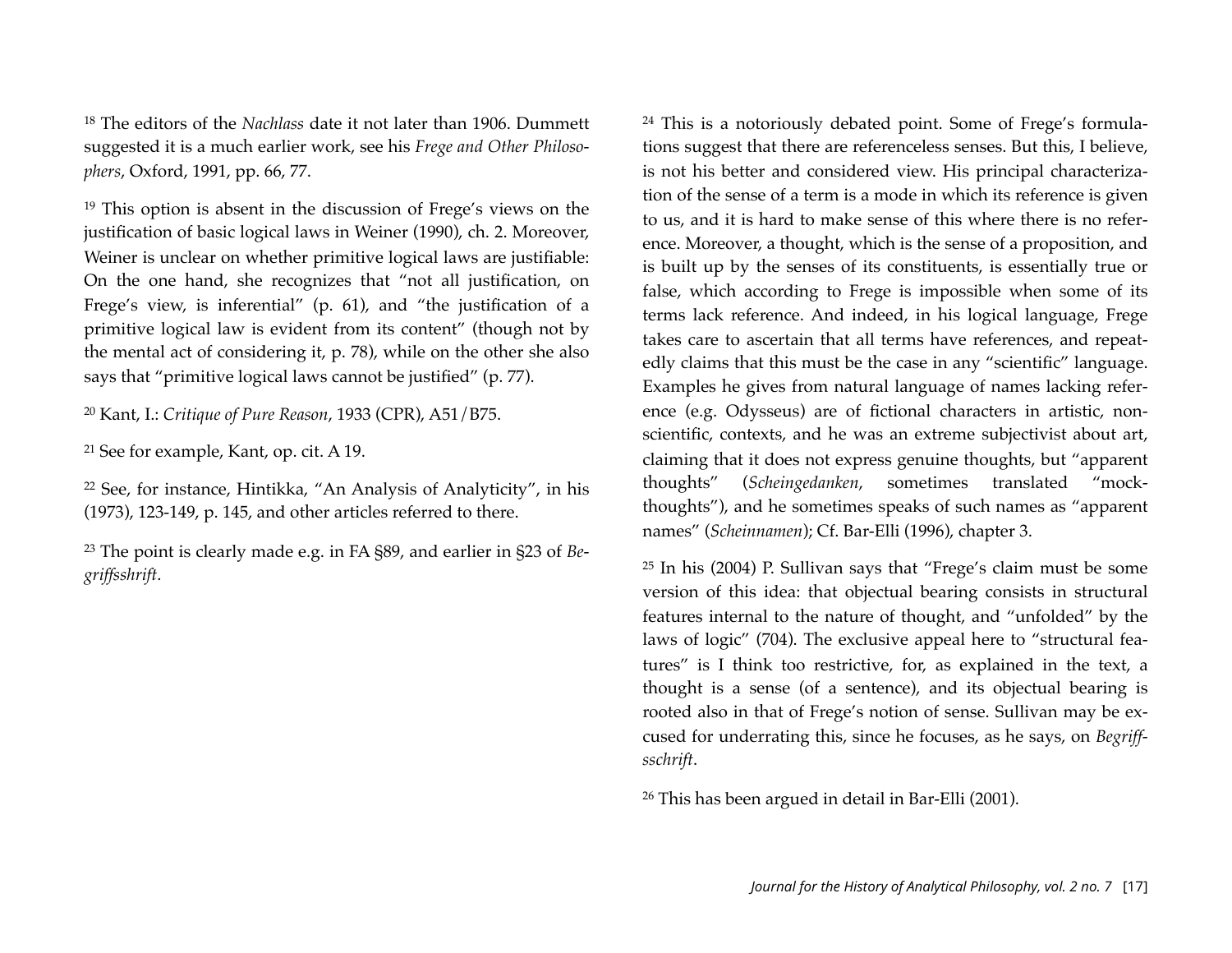<span id="page-18-0"></span> $27$  This is emphasized and largely expanded by Dummett. See, e.g his (1973), ch. 8.

<span id="page-18-1"></span>28 See on this Bar-Elli (2006), where some alternative views are examined.

<span id="page-18-2"></span>29 On thoughts about objects and the significance of the notion of about in Frege, see ch. 7: "Reference and Aboutness" of my (1996).

<span id="page-18-3"></span>30 It is arguable that in Kant intuition is also a pre-requisite for our ability to think, but the meaning and the argument for this are different than in Frege, where it is much more straightforward. In any case, such a reading of Kant would strengthen this Kantian strand in Frege.

<span id="page-18-4"></span>31 See "Logic in Mathematics", in his PW, 227/210-211. Some authors ignore this important notion. Weiner (1990, ch. 3) for instance not only ignores it but adopts such an austere and restricted notion of analysis that makes it incoherent, which shows that it can't be Frege's notion.

<span id="page-18-5"></span>32 This is expanded in ch. 7 of my Hebrew Book (2009).

<span id="page-18-6"></span> $33$  The basic idea is repeated at the end of § 91, where he says that "**propositions which extend our knowledge can contain analytic judgments**".

<span id="page-18-7"></span>34 This, by the way, contrasts Burge's view that Frege did not regard logical principles to be analytic (see note 14 above). There are other reasons to doubt Burge's position here, e.g. that Frege was aware that the same proposition can be an axiom in one system, while provable in another, logically equivalent one (e.g. *Begriffsschrift* 29, PW 206), but it is hard to adopt this kind of relativity to the notion of analyticity. I shall not go into the details here and just assume (with Dummett and many others) that Frege would regard logical axioms to be analytic, and geometrical axioms to be a priori.

<span id="page-18-8"></span>35 See C.D. Broad (1978), p.4.

<span id="page-18-9"></span>36 Cf. *Begriffsschrift* §24; FA §67, p.78; PW p. 224–6/207–9.

<span id="page-18-10"></span> $37$  See on this Tappenden (1995); on this particular point see p. 435, where he ascribes the idea to Dummett's (1981), p. 300.

<span id="page-18-11"></span>38 Cf. Kambartel's introductory chapter to Frege's *Nachgelassene Schriften*, XVII-XXV.

<span id="page-18-12"></span><sup>39</sup> Following current usage I use "successor" for Frege's "follower" [*Folgenden*], in distinction to "immediate successor" [*Naechstfolgenden*].

<span id="page-18-13"></span>40 Cf. Frege's slightly more complicated example at the end of FA §91.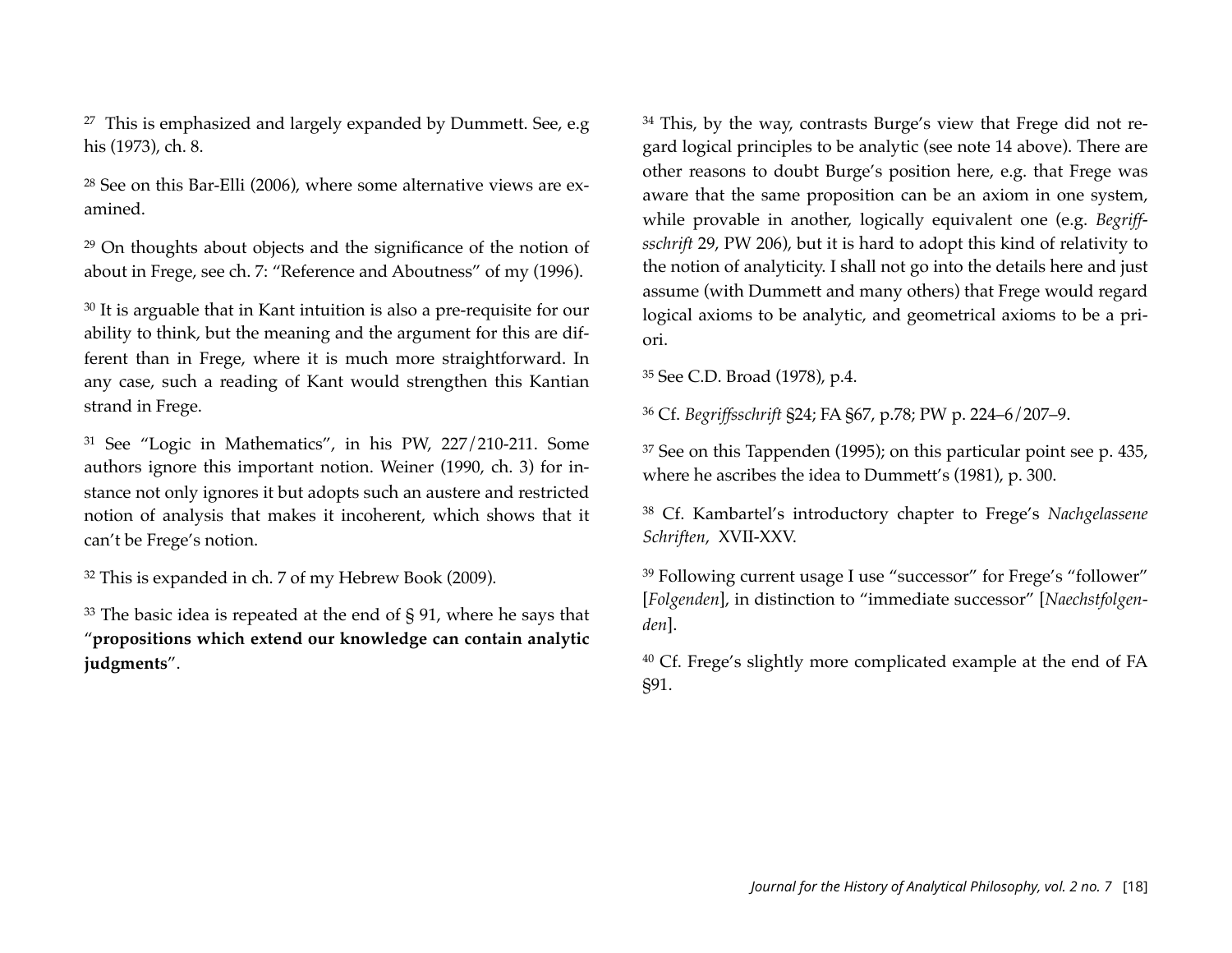#### **References**

#### **Frege's Writings:**

- *Begriffsschrift (*1879)*,* tr. Bauer-Mengelberg in: *From Frege to Goedel*, ed. J, van Heijenoort, Harvard, 1967*.*
- *Die Grundlagen der Arithmetik* (Breslau, 1884)—*The Foundations of Arithmetic*, tr. J. Austin, Oxford, 1950 (FA).
- *Grundgesetze der Arithmetik* (Jena, 1893, 1903) Georg Olms, 1998, tr. M. Furth as *Basic Laws of Arithmetic*, Berkley, 1964 (BL).
- *Nachgelassene Schriften*, Herausg. Hermes et. al. Felix Meiner, Hamburg, 1969, tr. P. Long and R. White as *Pothumous Writings*, Chicago University Press, 1979 (PW).
- *Philosophical and Mathematical Corrsepondence*, Basil Blackwell, 1980 (PMC).
- *Collected Papers on Mathematics Logic and Philosophy,* ed. B. McGuinness, Oxford, 1984 (CP).
- "Boole's Logical Calculus and the Concept-Script" (BLC), in PW, 9-46.
- "Ueber Sinn und Bedeutung" (1892), tr. M.Black as "On Sense and Reference" in *Translations from the Philosophical Writings of Frege*, trs. P. Geach and M. Black, Blackwell, 1952, 56-78 (SR).
- "Funktion und Begriff" (1892), tr. P. Geach as "Function and Concept", ibid. (FC).
- "Begriff und Gegenstand" (1892), tr. P. Geach as "Concept and Object", ibid. (CO).
- "Gedankegefuege" (1923), tr. P. Geach as "Compound Thoughts", in CP 390-406.
- **Kant, I**: *Kritik der reinen Vernunft*, translated as *Critique of Pure Reason*, N. Kemp Smith (trnsl.) Macmillan, 1933 (CPR).

#### **Other Writers**

- Bar-Elli, G.: *The Sense of Reference, Intentionality in Frege*, W. De Gruyter, 1996.
- Bar-Elli, G.: "Frege`s Early Conception of Logic", *Epistemologia* VIII, 1986, pp. 125-140.
- Bar-Elli, G.: "Sense and Objectivity in Frege's Logic", A. Newen et. al. (eds*). Building on Frege*, CSLI, Stanford, 2001, pp. 91-111.
- Bar-Elli, G: "Identity in Frege's Begriffsschrift", *Canadian Journal of Philosophy*, vol. 36/3, 2006.
- Bar-Elli, G.: "Analyticity and Justification in Frege", *Erkenntnis 73*, 2010, 165-184.
- Bar-Elli, G.: *Fathers of Analytic Philosophy: Frege, Russell, Wittgenstein, vol I: Frege*, Goryn 2009 (in Hebrew) [Goryn.book@gmail.com] .
- Broad, C.D.: *Kant,* Cambridge University Press, 1978.
- Burge, T.: *Truth, Thought, Reason*, Oxford, 2005.
- Burge, T.: "Frege on Knowing the Foundations", Mind 1998, reprinted in Burge (2005).